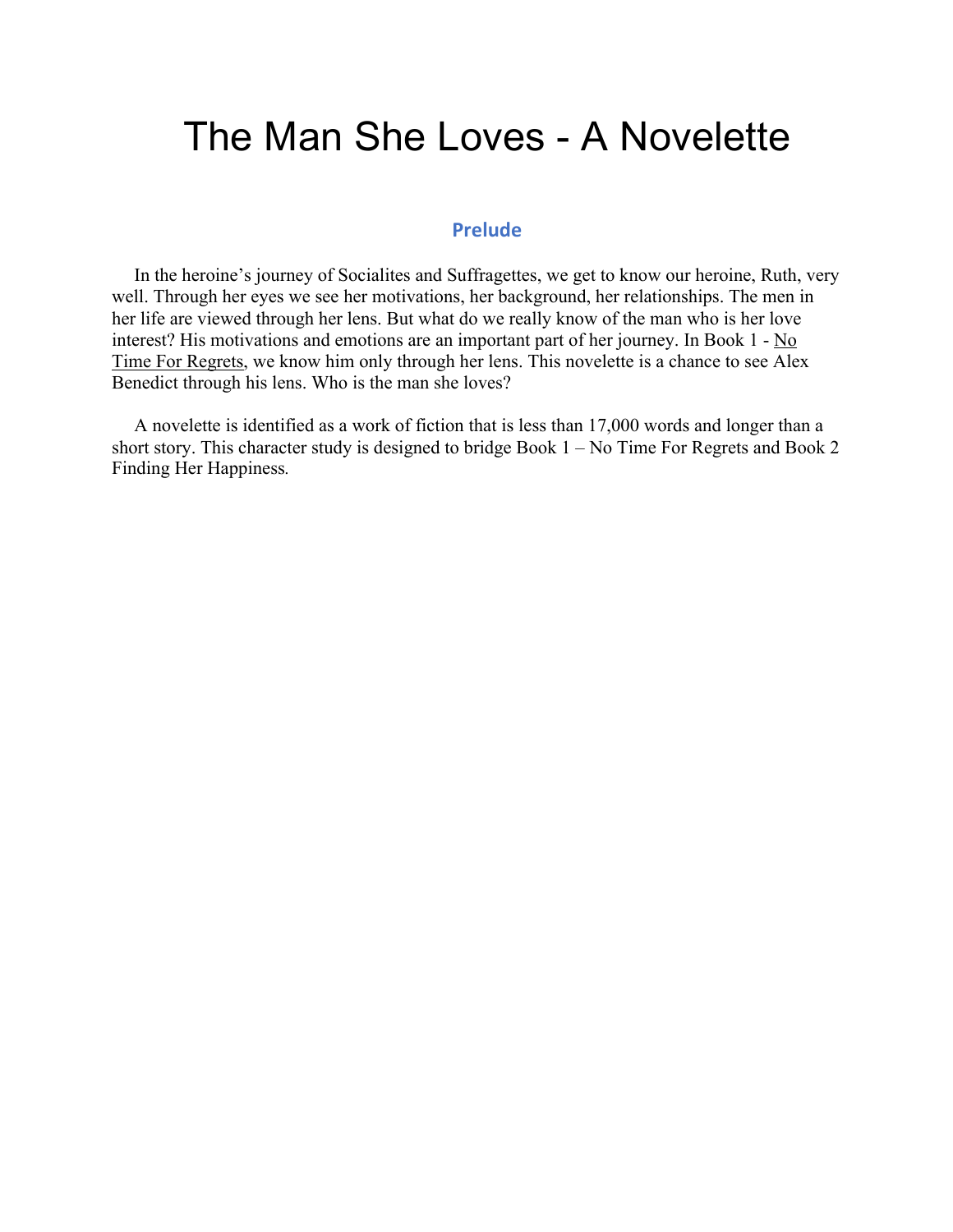## Chapter One - The Judge Ascends

"I am a man of integrity and virtue. I am a judge, elected by the people. They put their trust in me to make good and reasoned decisions. I expect to rise in the ranks of civic life and perhaps one day will run for a state office or even a Congressional seat. I have plans."

I pause for dramatic effect and gauge my listener's interest. He's all in. Unfortunately, much of the story is a white lie. Shall I tell him my truth?

"Are you married?" the man says.

"Yes, to a lovely woman who went to Swarthmore. Sarah is the right touch to ensure my ascension," I say as I pick up my drink.

"Doesn't sound like you're in love, but that works for a lot of men," the man says.

As my glass lands on the wooden bar with a decided thump, I turn squarely to him. "I appreciate my wife, but I love another woman."

"Do tell," he says with a smirk.

"She was a secretary in a company that my law firm was doing business with. We got acquainted. Our mutual attraction propelled us to become close. This was before I married Sarah, of course."

The man nods as if he understands my judgment.

"We began a love affair that I'm not sure will ever be over. Mainly because we have a child together, though no one outside of her family knows that progeny. Ruth is the love of my life, but I could not bring myself to marry her. My ambitions, her background, and her station in life precluded me from taking that step. Please don't think poorly of me until you've heard the entire story."

"You have a child out of wedlock?" the man says. He fumbles with his glass.

"Shocking, isn't it?" I reply. Clearing my throat, I reach for my glass.

"I'm shocked you told me," he says. "Aren't you afraid I'll tell your story? It might be worth a buck or two to a rag newspaper."

"I'll take my chances," I say. "You look like an affable chap." The young barkeep puts my dinner in front of me. It's a cold plate. It's all I want tonight.

"I'm eating too," he says as his blue plate special arrives. "Why don't we eat at a table like respectable fellows?" He gestures to an open table as he picks up his plate and hops off his barstool.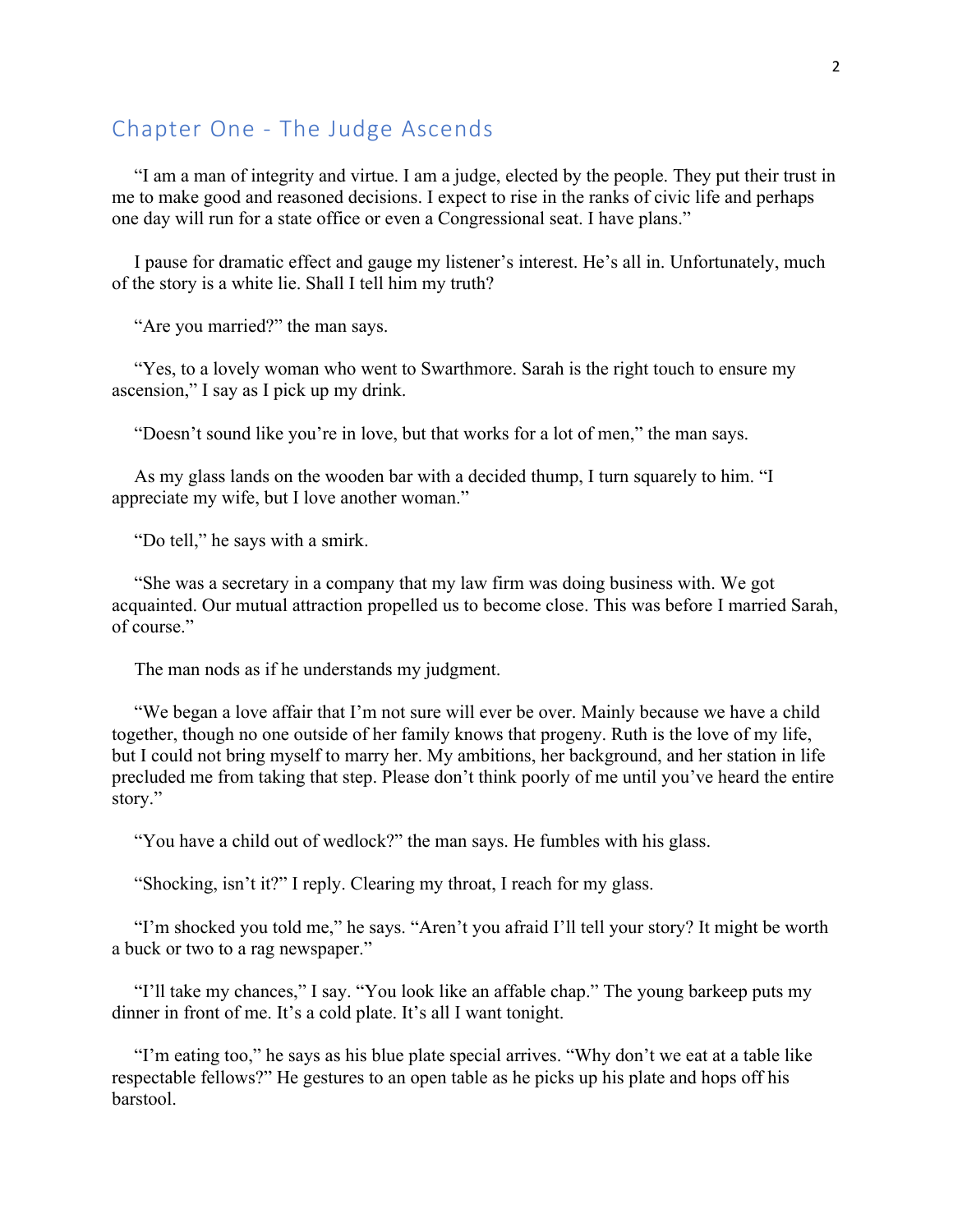The barkeep shrugs his shoulders suggesting his indifference to us changing our seats. The restaurant is not full, and we find a nice table to continue our conversation - or rather me telling my story to him. I'm surprised I'm willing to share my intimate secrets with anyone - except Ruth. Even with her, I am circumspect. This man is very approachable and willing to listen. It's as if I'm supposed to confide in him.

"So, tell me more about your hottie. She sounds pretty special," the man says as he shovels food in his mouth.

I stare at him until he slows his pace and puts his fork down. "Please remember she is the mother of my child. She should be afforded every courtesy."

The man nods as he wipes his mouth with his napkin.

"Ruth is a very special woman. She is formidable and fearless. She does not stand on any pinnacle of social rules and lives by her code, though she is not wanton by any means. My position in the community, on the bench, and my desire for higher office meant I needed a wife who fit the expectations the public has for me. Or at least the public that makes career decisions and opens doors for advancement."

The man nods as he listens. His bald head reflects the light in the room like a flashlight beacon.

"She loved me deeply as I did her, but we can't always have everything we want, right?"

He nods as if to speak, but I keep talking.

"Of course, the arrival of our daughter two years ago complicated things. I was married to Sarah by then." I shake my head as I recall my infidelities.

"You was poking around where you shouldn't have," the man says with a slight grin. "No offense, as I'm sure you were torn between these two women." He winks at me.

"Not torn in my feelings," I say. "Only torn between which one could do me the most good. Sarah fit that bill." I hear my voice trail off as I think about this Faustian bargain I made. Funny, because Ruth said she saw herself making the same bargain. "Ruth put herself on the line for me and continues to do so with a young child," I say to the man. Nodding, I know my decisions were the best ones.

"What do you mean?" the man says. "Women don't put themselves on the line. They toe the line." He laughs and so do I. He's puddling his gravy in his mashed potatoes and dripping his food on the table.

I grip the table and emphasize my point. "I mean she carries on with a married man knowing that she could lose everything if we are caught." Then I chuckle at the irony. "She once worked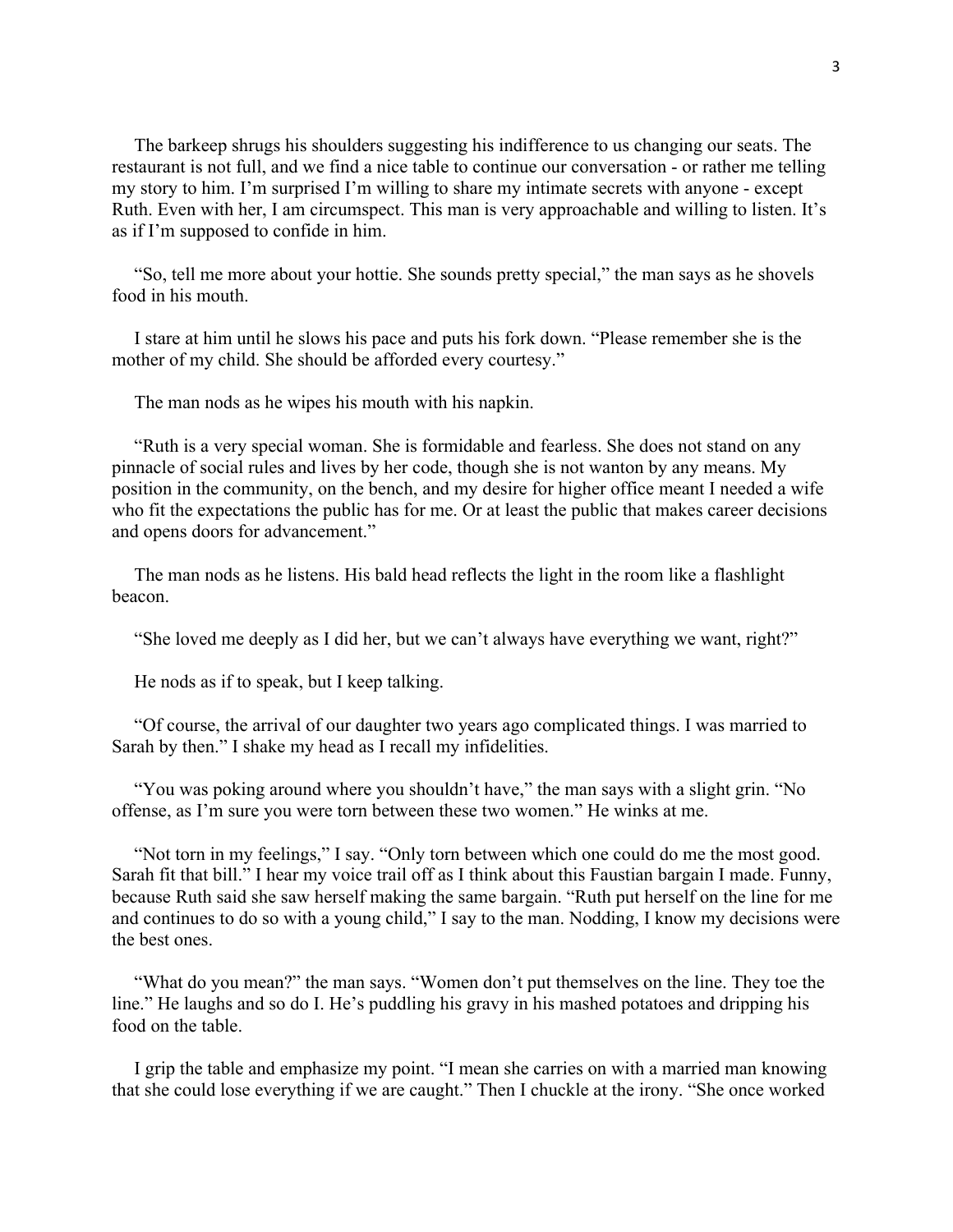in my office at the courthouse. She could have been fired if anyone caught wind of us." I shake my head. "Of course, I was exceptionally discreet and never would have let our secret be found out."

"You're telling me about it," the man says as he raises one eyebrow. "I'd say your secret is out."

My stomach tightens. Has my cavalier behavior let our secret out? I absentmindedly adjust my silk necktie and notice how well the tie goes with the bespoke suit that I had made by the finest tailor in Philadelphia. The fabric is lush. Appearances are important. The man across the table will not best me. He is an inferior person in a cheap suit who will never challenge me with my secret.

"Again, I say you look like a stand-up fellow, and we don't know each other's names. I feel secure," I say.

The man focuses on his food. Has he heard me?

"Let me buy you another drink," I say. I want to ensure his goodwill.

"I don't need you to buy my silence. I'm a man of good character and have no interest in spilling your beans to anyone. You need to unburden yourself and I'm willing to hear it."

"I thank you for that, my good sir," I say as I tip my glass to him and motion to the barkeep to bring us another round.

"How are you going to keep your double life away from the newsmen when you run for a higher office? You know they sniff out everything," the man says.

"We have legally buried the details of our daughter's lineage and our affair is over."

The man looks askance at me.

"Well, mostly over. Of course, we see each other as friends, and I visit my daughter in my alternate role as her godfather. It is well known that Ruth and I are friends, so my place in the little girl's life does not raise suspicions."

"Really?" the man says, looking incredulous. "That would be a good trick."

"Ruth's story is that her sister-in-law died in childbirth, and she could provide a solid upbringing to the child that her brother could not. People dote on Ruth for being so magnanimous."

"That's a creative story. Not only are you two matched in love but in skullduggery," the man says, laughing again.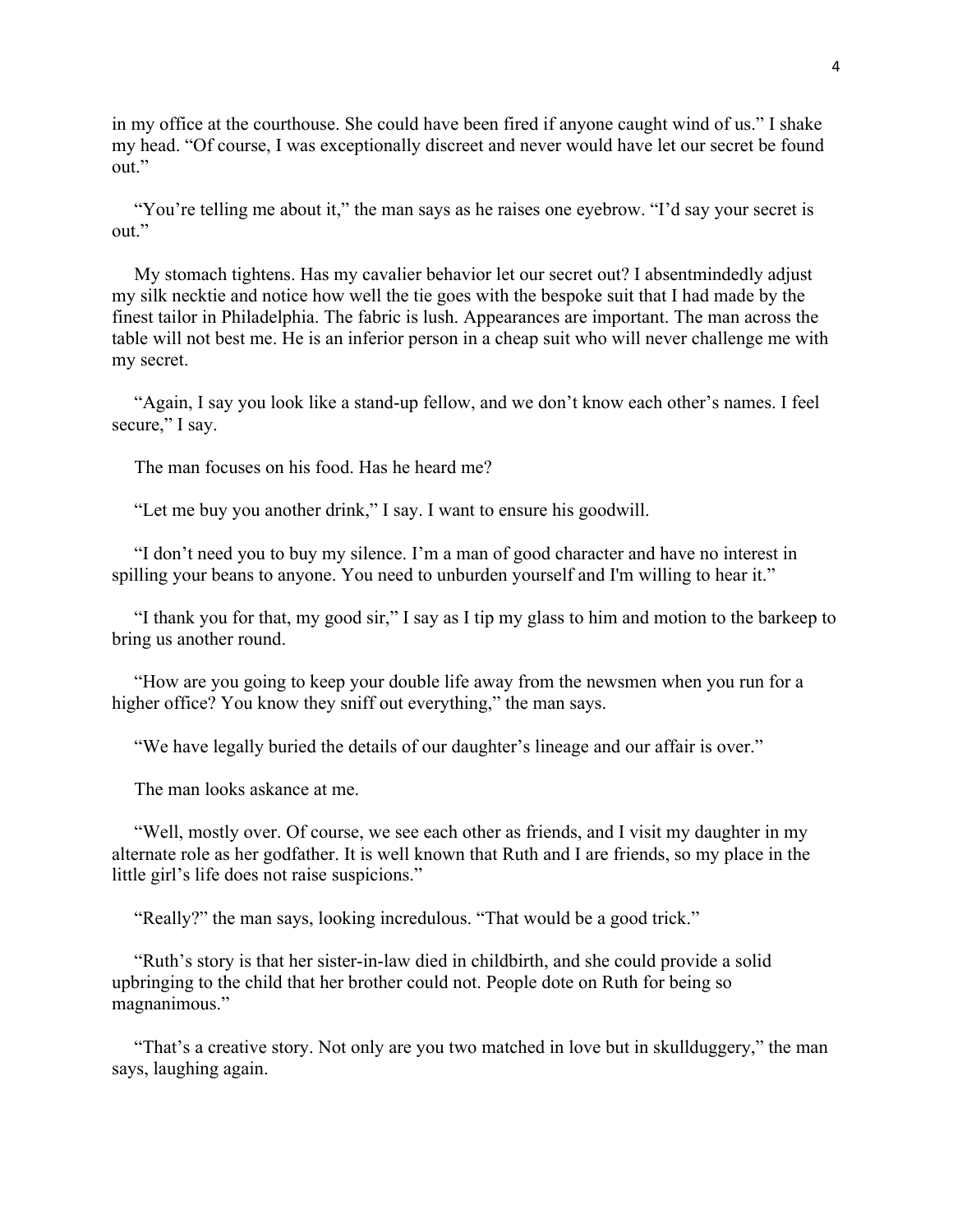I smile because he is correct. I sip what's in my glass, passing for whiskey. "I despise prohibition," I say. "Free thinking men should be able to decide for themselves if they have a drink or not. We don't need teetotalers and women whining about temperance to dictate our personal habits." We clink our glasses in a toast to my sentiment.

"If you ask me," the man begins, "it was the vote for women that put this country on the wrong path. Women are not worldly enough to know who to vote for or how to decide. They'll follow their husbands if they vote at all. Mine does not vote at all because I do not agree she should." He nods in approval of his pronouncement.

"You may be a bit hasty. The suffragists want a voice for themselves, not a voice to tell us what to do," I say.

"And it got us prohibition," the man says, scowling.

I try to utter a comeback but decide it's not worth arguing over. He has a point. Women are a wild card in the public realm and men are put at a disadvantage because of it. Tumultuous days led to ratification. I shared the joy with Ruth when the amendment was finally ratified. I suppose I was happier for her than I was about the general impact on our politics.

"My wife, Sarah, has never voted. She never took an interest even though her best friend had been a suffragist with Ruth."

"That's why she don't vote. Because your mistress says she should." The man says as he sits back and nods.

"Sarah has stayed within her domestic sphere as a wife and homemaker," I say. "She limits her voting to the lady's card group at the Cricket Club. It has nothing to do with Ruth."

"If you say so," the man says as he shrugs. "Do you have any kids with Sarah? I have two myself. Two boys - Jack and Archie. Strapping lads I am proud of." The man smiles broadly.

"I do not. We have not had success in that department. I'm not sure if my wife is enthusiastic about children even though it's expected of us."

I would enjoy more children. Of course, they would bring only a few changes to my life if they came along. Sarah would have to give up many of her leisure hours to care for the children. I chuckle at the thought.

"What's funny?" the man asks.

"I was thinking of my wife taking care of babies with diapers and colic. Then I realized any child would have to come with a nanny, *pro forma*." I laugh again and so does the man.

"Judge, I wish you luck in your endeavors and in sorting out your affairs, so to speak. I do not envy your complications." He doffs his hat as he gets up to leave and puts on his coat.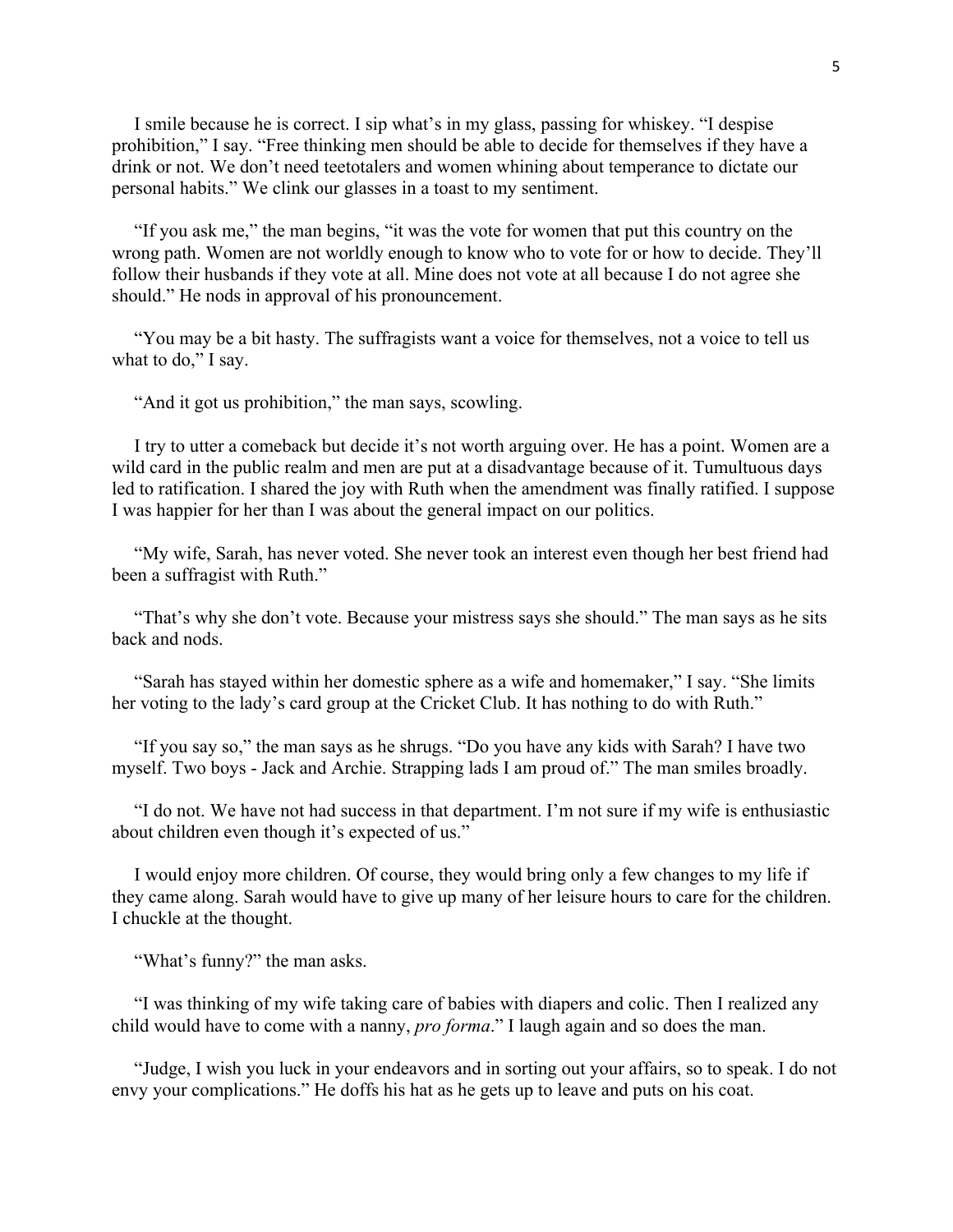"Thank you, good sir. I appreciate your listening." I feign a salute to him as he takes his leave.

How has my life come to its current circumstance? I value the women in my life. Sarah is a dutiful wife, though her temperament can be unpredictable at times. We've had a few spirited arguments over household allowances and the ambitions she holds for expanding her wardrobe every season. But if I, a judge, need a woman of good society on my arm, then I should be generous in letting her have her style. She contributes to my career in ways I cannot. I am expected to have a wife of a certain standing; a wife that can help me keep my social status through her engagements in activities, by making sure we cultivate useful friends, and by maintaining our social station in Ardmore. I couldn't do nearly as much as she does to meet those needs. Our names are regularly featured on the society pages of The Philadelphia Inquirer because she ensures we get invited to notable parties and attend social events in the city. I couldn't care less about the symphony, but Sarah makes sure we have our season subscription and attend the most notable after-parties so that we are seen.

I think about my departed parents. I saw my father ascend in his profession. I never gave a thought to the role my mother must have played in setting the tone. I took all his success to reflect his skill and hard work. I hadn't thought that my mother was part and parcel of giving rise to his position and promotion. I'm not sure how they would view my choices if they were still alive. My success is paramount, and they would be proud of my acumen, skills, connections, and ambition. But it cannot be done alone and somehow, I had the sense to know the right wife was necessary.

I've had enough of this hooch. I push the glass away. Time to retire for the evening. I trudge up the hotel stairs to catch the lift to my floor. I notice the fine carpets on the landing and smile at my good fortune to be here. How can the man in the cheap suit afford this place?

I see my reflection in the bathroom mirror in my room and think of Ruth. She knew as soon as we met, we were on a collision course between our desire for one another and my career.

"She did know that, right?" I say out loud to myself in the mirror.

I nod. I told her many times; I don't write the rules, but I must play by them. She was acquainted with those rules and knew my conundrum. But she did not have the experience with Main Line society that I had. Does she feel blindsided? Is that what brings about her skullduggery? A shudder runs through my body. But I catch my reflection in the mirror and smile.

"I am hard to resist," I say aloud as I run my fingers through my blonde hair. "It is inevitable that these women have fallen for me."

Ruth continues to protest my decision not to marry her, but she acquiesces and willingly takes the risk. "I guess I'm worth it," I say as I turn from the mirror. Without her bravery to flout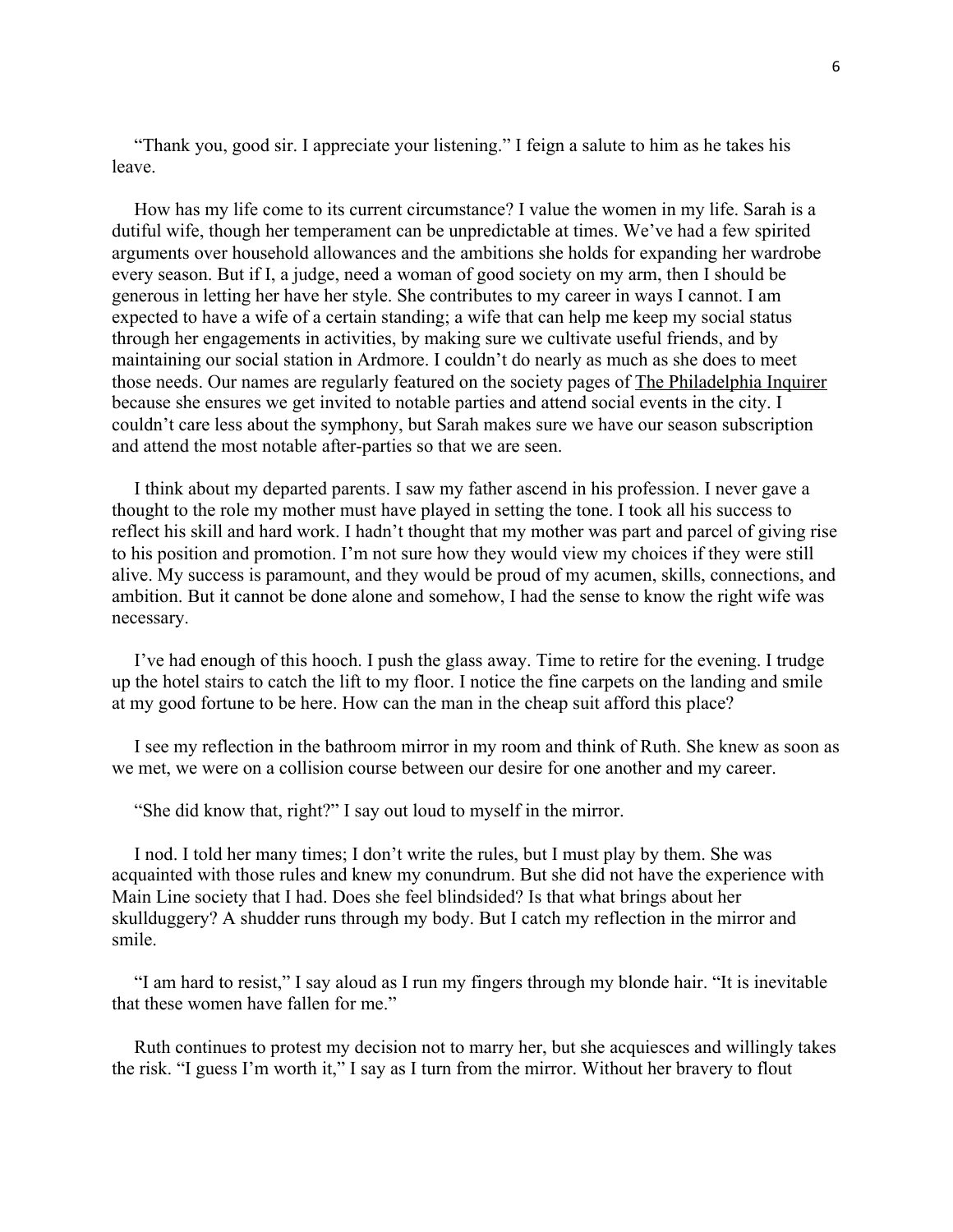convention and risk exposure, we would never have had our dear Helen. With her, we both got the best of both our worlds. Time to let the topic go. I have important meetings in the morning.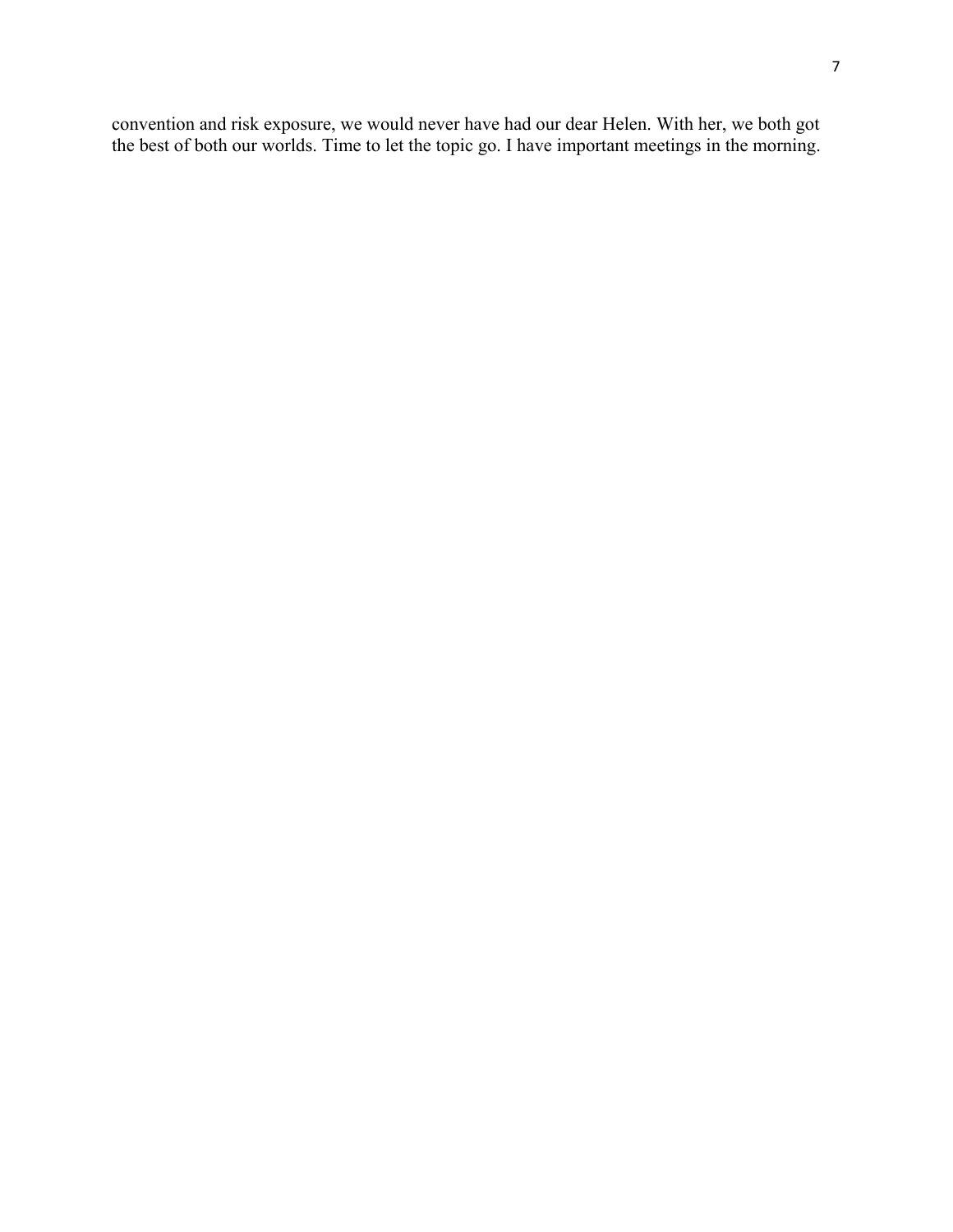## Chapter Two - Who Is Responsible?

Despite my need for rest, I am on the edge of the bed, restless. My hotel room has beautiful furnishings and silk sheets. I gaze at my elevated surroundings. My position as a judge affords me a wealthy man's lifestyle. Pushing the curtains away, I look down on the street. It's quiet this time of night. Harrisburg is not Philadelphia. They shut down a bit earlier here.

A man stands under a streetlight lighting a cigarette. He is dressed reasonably well and does not look out of place. A young chap, lithe, and with a head of hair much like mine. He moves towards the door of a store and seems to be jimmying the lock. Is he robbing this store? He looks towards the street and continues to work the lock. Maybe the key is difficult. The store entryway is beyond the sphere of the streetlamp and my view is limited. Finally, the door opens, and he slips inside. No lights come on. Should I call the front desk to alert them to call the police? After about ten minutes the young man reappears at the door and comes out, carefully closing the door behind him. He is carrying a large satchel and walks down the street as if nothing is amiss. And indeed, there may be nothing amiss. He may be the store owner or manager. The lock may be difficult. I turn away and put those thoughts and myself to bed.

\*\*\*

My reflection in the grand mirror on the stairway landing catches my eye. I look every bit the part I expect to play today. The breakfast room is abuzz with news that a huge heist occurred last night at a store across the street. The proprietor kept expensive jewelry and cash in the store safe. He was cleaned out in the robbery. My chatty waiter shares this news.

"I suppose this type of thing doesn't happen much around here," I say as I reach for my plate of food at the table.

"No, sir, it does not. This is a very refined area of town. Criminals don't lurk here without notice. Can't imagine how he did this without being seen." The waiter shakes his head.

"Perhaps someone saw him and didn't know it was a robbery," I say without looking at the waiter.

"Not in Harrisburg, Sir," he says as he holds the pitcher of water in his hand. I motion for him to fill my glass. "People look out for each other here. Not like it is in Philadelphia I can assure you."

"I'm from Philadelphia," I say as I raise my head to look him in the eye.

"Begging your pardon, Sir. I didn't mean to disrespect…" he says.

I cut him off with a wave of my hand. "I was speculating. No offense taken," I say.

Has Philadelphia jaded me to the point that I do not let myself believe what I was seeing last night? Robberies happen every day in Philadelphia as part and parcel of city life. But here the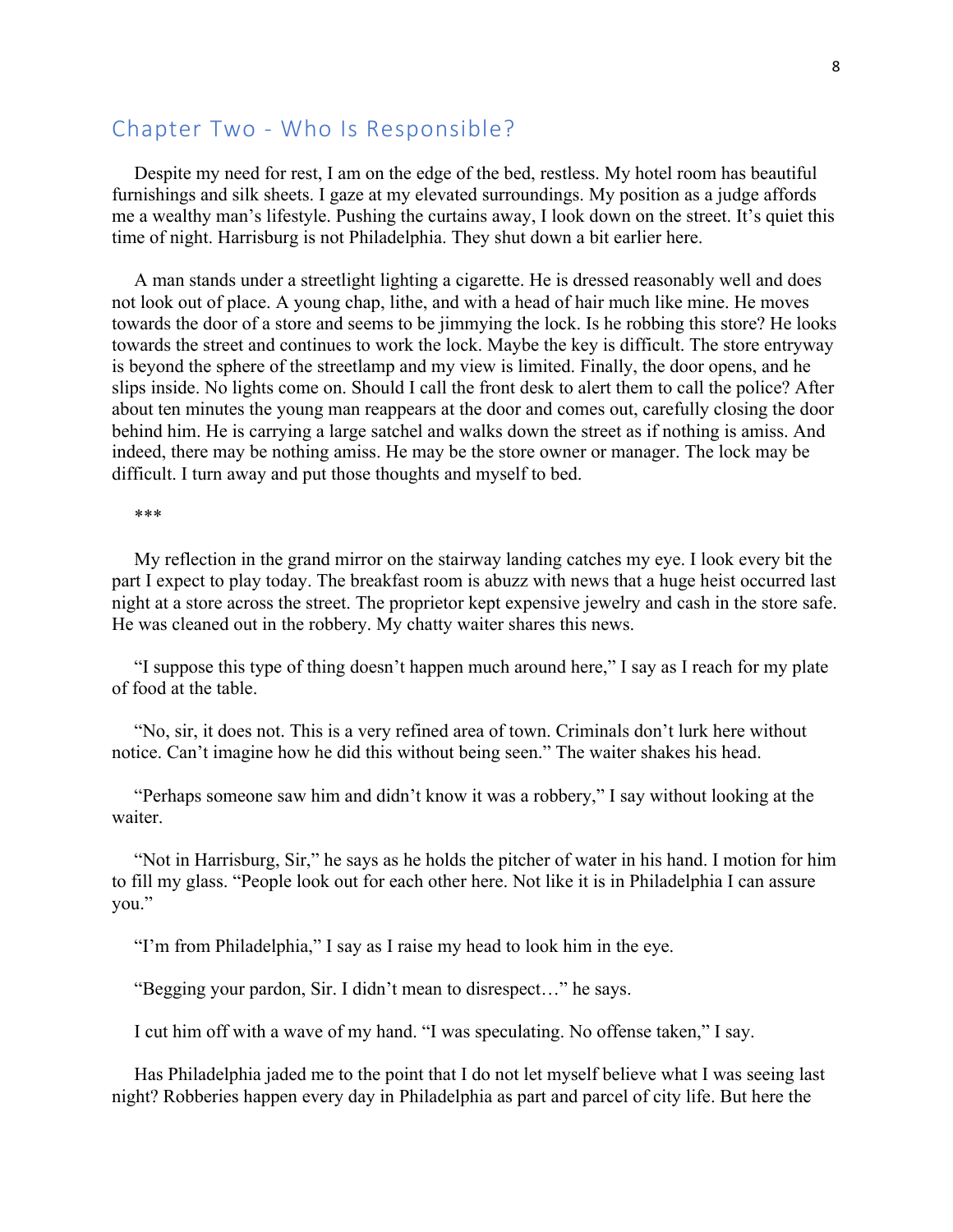people are quite upset that such a cavalier crime escaped their watchful eyes. I don't have any blame in the matter. It is not my job to police the streets. I shake my head. "For heaven's sake, I am a judge," I say to myself. If that man had been caught and brought to trial before me, I'm certain I would have no hesitation in sentencing him. I witnessed such an act and did nothing. Yet, I am convinced I had no idea what I saw and was in no position to know if a crime was in progress or not. "I am not responsible for any of this," I tell myself.

Later in the day, a colleague brings up the incident. "Can you imagine something like this happening in Harrisburg? I would hate to be the police chief today. I'm sure the mayor is giving him an earful," he says.

"I suppose so," I reply.

My colleague persists. "Right under a streetlamp too. Someone will come forward, I'm sure. There must be a witness from the hotel. I had been gazing on the street not thirty minutes before this happened. Someone saw something. I would bet on that," he says.

"Would you come forward?" I ask.

"Wouldn't you?" he replies. He looks at me like I have three heads.

"What if someone couldn't see what the man was doing?" I say. "He could have been jiggling his key in a sticky lock - maybe the owner was coming back because he forgot to bring something home. The store is set off the street a bit, obstructing a voyeur's view."

"You seem to have given this some thought," he says as he cocks his head to the side. "Did you see something?"

"What if I did? Would you expect me to say something, even if I had no details to give?" I say.

"Of course, I would," he says, nearly shouting. "You could pinpoint the time and give a physical description of the burglar. You might have even seen his face. You're a judge for mercy's sake." He gives me a look and a harumph to boot.

"Hmmm," is all I can muster in response.

"Did you see something?" he says. He is in full prosecutorial mode.

"No. I was merely speculating," I say. I quickly steer the conversation to our meeting topic.

Am I being selfish in not admitting I saw the whole thing? Should I help the authorities? I am the authority. And I am not interested in helping. Surely this was an inside job, and the proprietor probably is not interested in pursuing someone through the legal system. These things usually have a way of being worked out by the principals involved. Street justice, we call it in Philadelphia.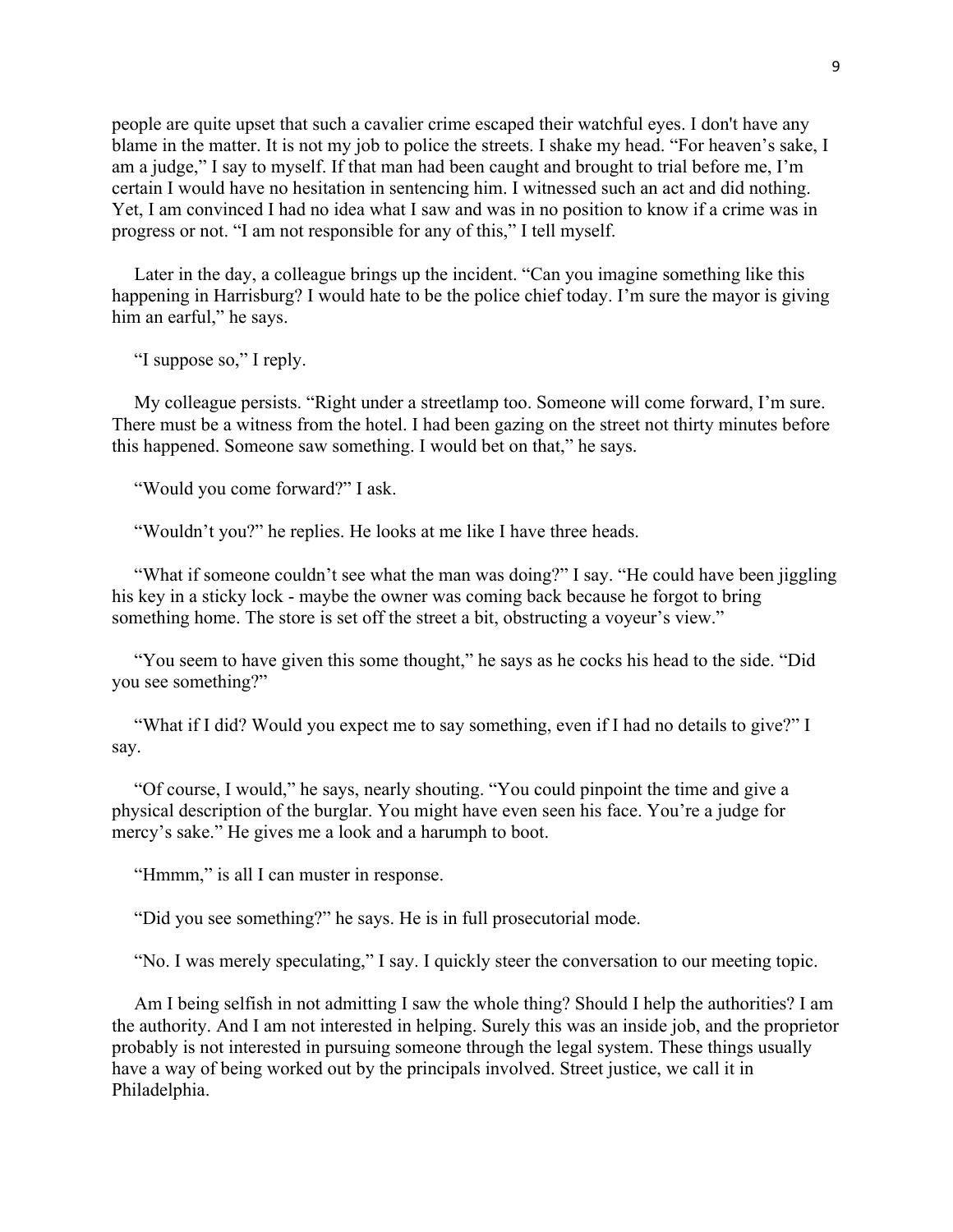"All is fair in love and war and crime," I say out loud as I head to the hotel bar having concluded my last meeting of the day.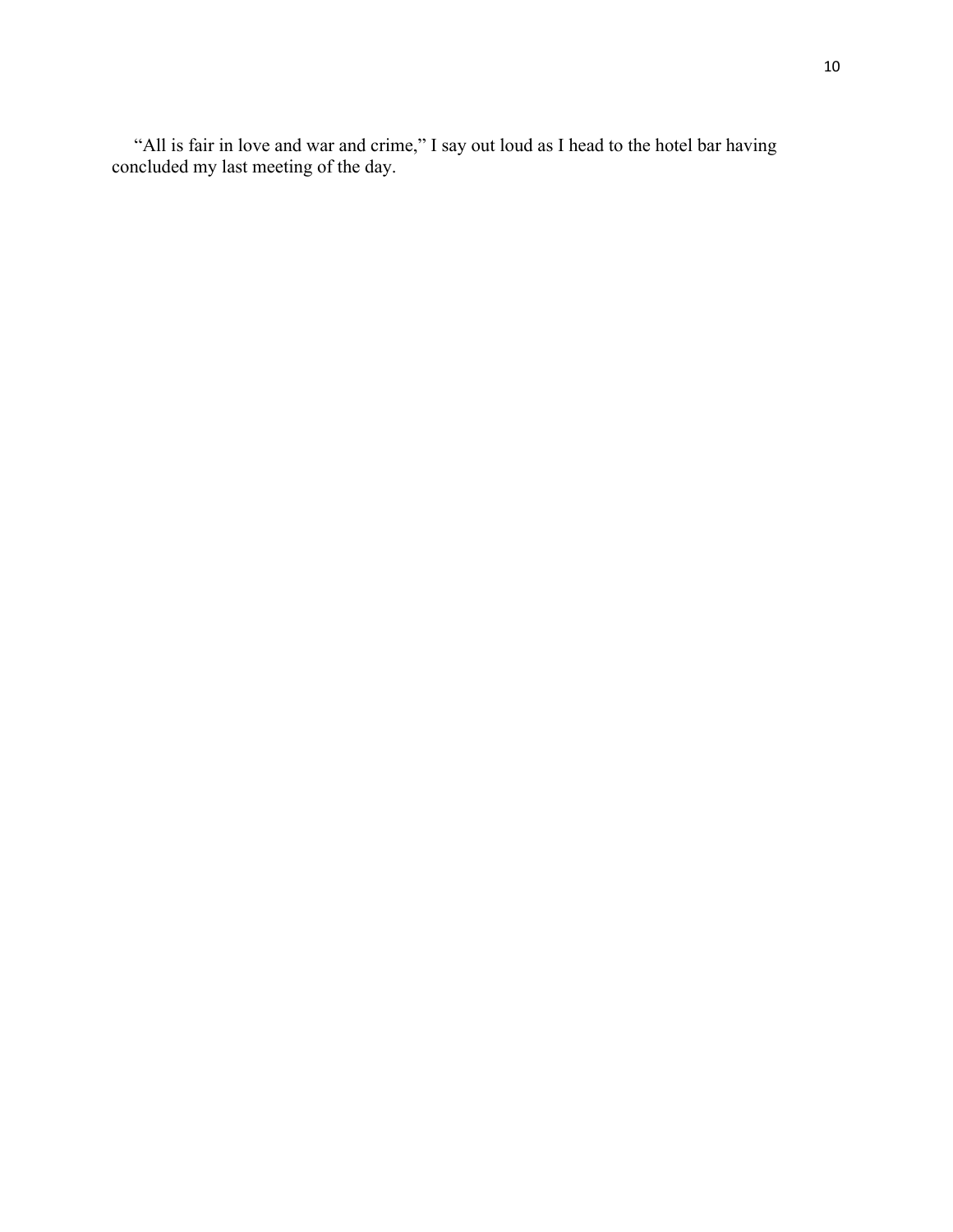## Chapter Three - Holding Court

My membership in the state bar association reflects Pennsylvania upholding hundreds of years of legal tradition. Tradition and legacy are important qualities to maintain. It sets me apart from other lawyers who are not members. People seek me out because I have cultivated a stellar reputation. Today's meeting suggests my effort is paying off handsomely. At the hotel bar, my fellow jurists crowd around me. They ask my opinion on politics and policy, and I oblige by schooling them. One by one they leave me to my thoughts until my dinner companion from the other day sits next to me.

"Judge, you are still here. As am I. What's on your mind today that you need to share?" He grins as he orders a scotch, neat.

I clink the ice in my glass and swirl the brown liquid. Tonight, I ordered imported whiskey. Canada does not have prohibition and high-priced establishments serve it without too much concern that the local constabulary will stop them. My whiskey is served in their finest crystal glass. I run my finger along the rim and make the glass sing a little. I look over at him with a mix of confidence and gratitude.

"Have you heard about the robbery?" I ask the man.

"How could I not? Everyone on the street is talking about it. I had a meeting with a client and it's all he could discuss. I tried to get him to focus on our business matters, but he kept coming back to the robbery. He was shocked that such a thing would happen here. I guess it's not so impressive for a judge from Philadelphia who probably hears these kinds of cases all the time."

"I hear mostly corporate cases, not criminal ones," I say. "But certainly, this crime would hardly raise an eyebrow in the city."

"My client was most surprised that no one saw this robbery in progress. It was right across from the hotel. Maybe it happened too late for anyone to see it. I don't know. That would be dumb luck for the criminal." The man shakes his head while he orders another round of drinks for us.

"Maybe someone did but doesn't want to get involved," I say as I watch my drink swirl in the glass.

The man stops in mid-sip and stares at me. "We're in trouble if people are unwilling to get involved. This was a big heist." He looks concerned.

"Maybe it was an inside job. If the door was unlocked with a key and no windows were broken, then it is conceivable that this entire incident should be left to the players involved."

"How do you know that? I didn't see those details in the paper." He raises one eyebrow.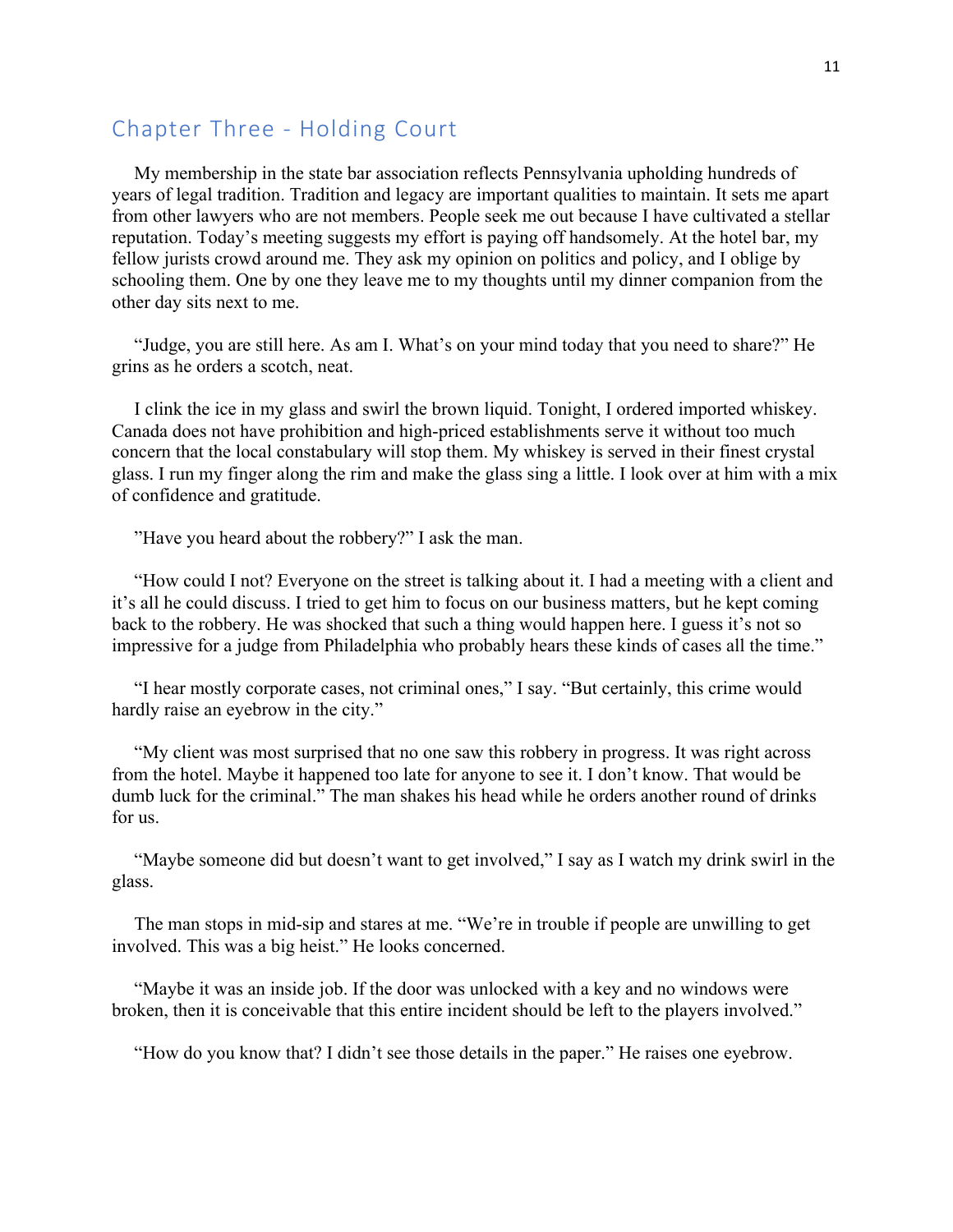I chuckle. "Someone in my judicial meetings mentioned it. We tend to hear things before they go in the paper," I say.

"Is that what you say from the bench when a case comes before you - let the parties work it out themselves? That's a very jaded take on this, I must say." The man shakes his head as he sneers at me.

"Well, let's talk about more pleasant things, then," I say, raising my glass to him. "I should tell you about my love life." He grins and returns my salute. We ask to be seated at a discreet table in the formal dining room tonight.

"What's it like doing two women at the same time? Do you get their needs and habits confused?" the man says. He has the look of a teenager at a peep show.

"These women are completely different and there is no chance I would ever mix them up. I love both, but for different reasons and in very different ways." I stare into my glass.

"Sounds like one of them is a firecracker," the man says in a whisper.

"If you stop drooling, I might explain it to you," I say. "I'm not here to offer you a peep show experience. I'll give you an honest account of what it's like to love two women at the same time." I wait until he looks contrite. "Women are quite different from one another, despite being part of the fairer sex."

"I'm married," the man says. "Make this worth my while." He raises his eyebrow in his familiar way, and I relent.

"Ruth is very passionate." My face feels hot.

The man grins. "She's the mistress, right?"

I nod. "That sounds boorish, but it's accurate." The whiskey burns a little on the way down my throat but gives me license to continue my story. "She is bold and adventurous in getting what she wants. She made the first move after we met. She invited me to dinner via a handwritten note that was given to me by a train conductor."

The man nearly spits his drink as he contemplates the impropriety of it. "Quite the tart, eh?"

"To the contrary," I say. "She is sophisticated and goes after what she wants. She is formidable. And I find that a very attractive quality."

Before the man replies, the waitress brings our next round of drinks.

"Your waiter will be here with your menus and will take your dinner order. If there is anything you need from the bar, let me know. I'll check on you again." She turns and leaves us in a thin haze of powder and perfume.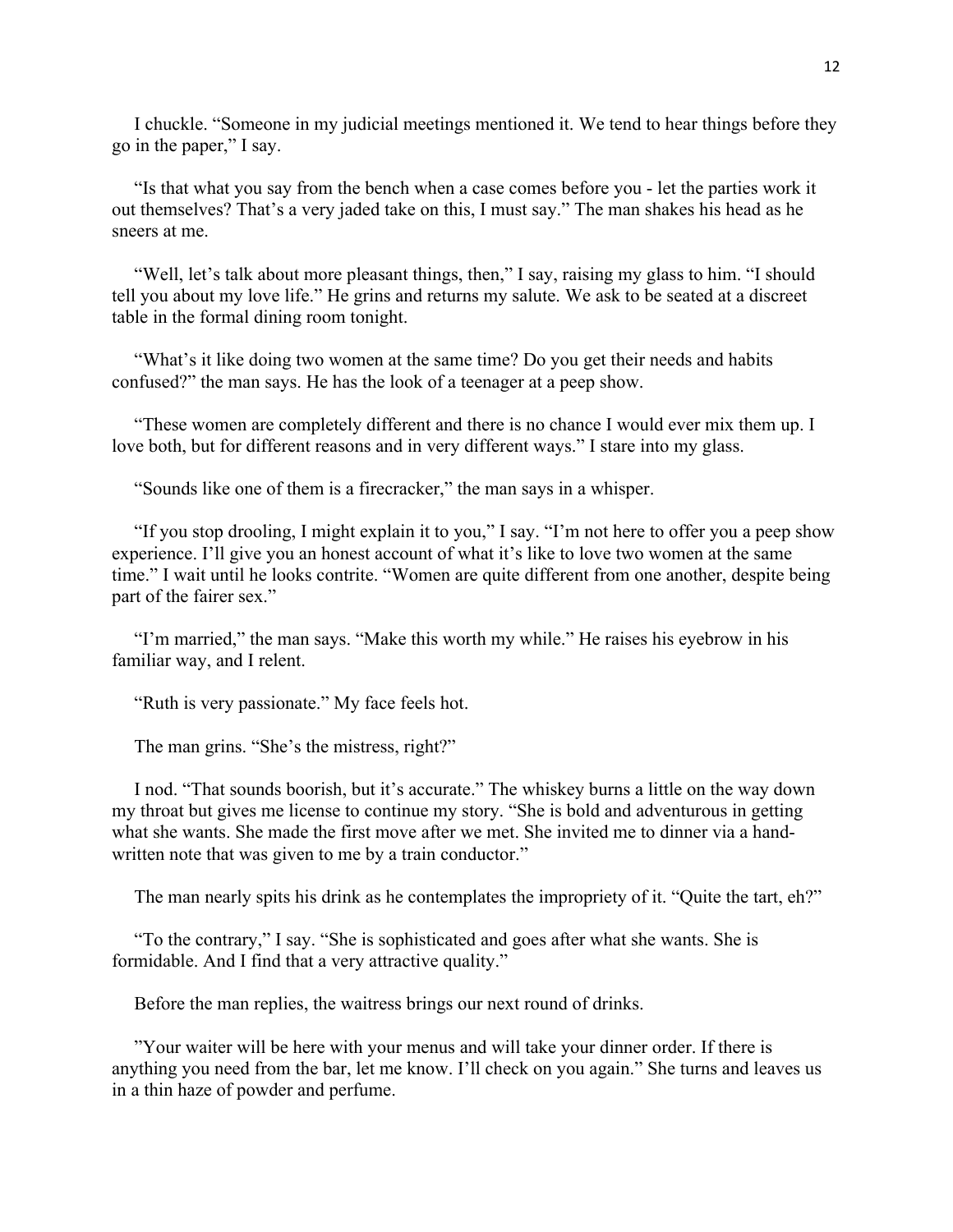I note that her dress is quite short in the back and low-cut in the front and she wears shockingly high-heeled shoes. She's the type of woman who would work at the Cotton Club, not the Regis Hotel in Harrisburg.

"I suppose the state capitol requires a saucier waitress to service the state politicians and business types than I might experience in an upscale hotel in Philadelphia," I say to the man. I smile as she fades into the crowd near the bar.

"Your gal like that?" the man says as he too follows the woman with his eyes.

"No. She is far more refined and tasteful. Just because she is passionate, does not mean she is tawdry." My voice has an edge as I defend Ruth.

"Fine by me," the man says as he raises his hands. "So, tell me what makes her so, form-idable?" He elongates the syllables of the word for effect and makes a curving motion with his hands to imply Ruth's shape.

"I think any man, or at least a manly man, wants a woman to be passionate. Most women as far as I can tell are far too concerned about propriety and what someone would think of them if they let their hair down, so to speak. How brilliant is it of a woman to let down her defenses and let her body speak without hesitation?" I am satisfied that I capture Ruth's essence.

"That's why prostitutes were invented," the man says dryly. "Wives are not supposed to be passionate." He shoves a roll in his mouth.

"Poppycock," I say. "That's an outdated notion of a woman who must keep herself locked away except for pro-creating. I do not subscribe to that notion."

"But you understand it. You said so yourself. It's why you married one and not the other."

"It's not as simple as all that." I shift in my seat. "We, and I mean men that run things, put women into a terrible position. We admonish them to be a certain way and yet in the cover of darkness in our bedrooms we want them to be completely different. It's no wonder women do not trust us."

The waiter appears with our food. Beautiful plates of meat and potatoes with delicate side dishes are laid before us. My salivary glands nearly make me drool.

My dinner companion puts his napkin to his mouth as he does drool. The man holds his knife to cut his steak and stops. "What we want and what is right are two different things," he says. He attacks his steak with his fork and knife, savoring it. He cuts another piece and pauses with the fork hanging in the air with a bloody piece of beef on it. "And a woman that doesn't know the difference is on the road to ruin. I suspect your madame is now tarnished goods, whether any other man knows it for certain or not. She will never be able to carry herself as a lady having done what she's done." He sticks the meat in his mouth and closes his eyes in satisfaction.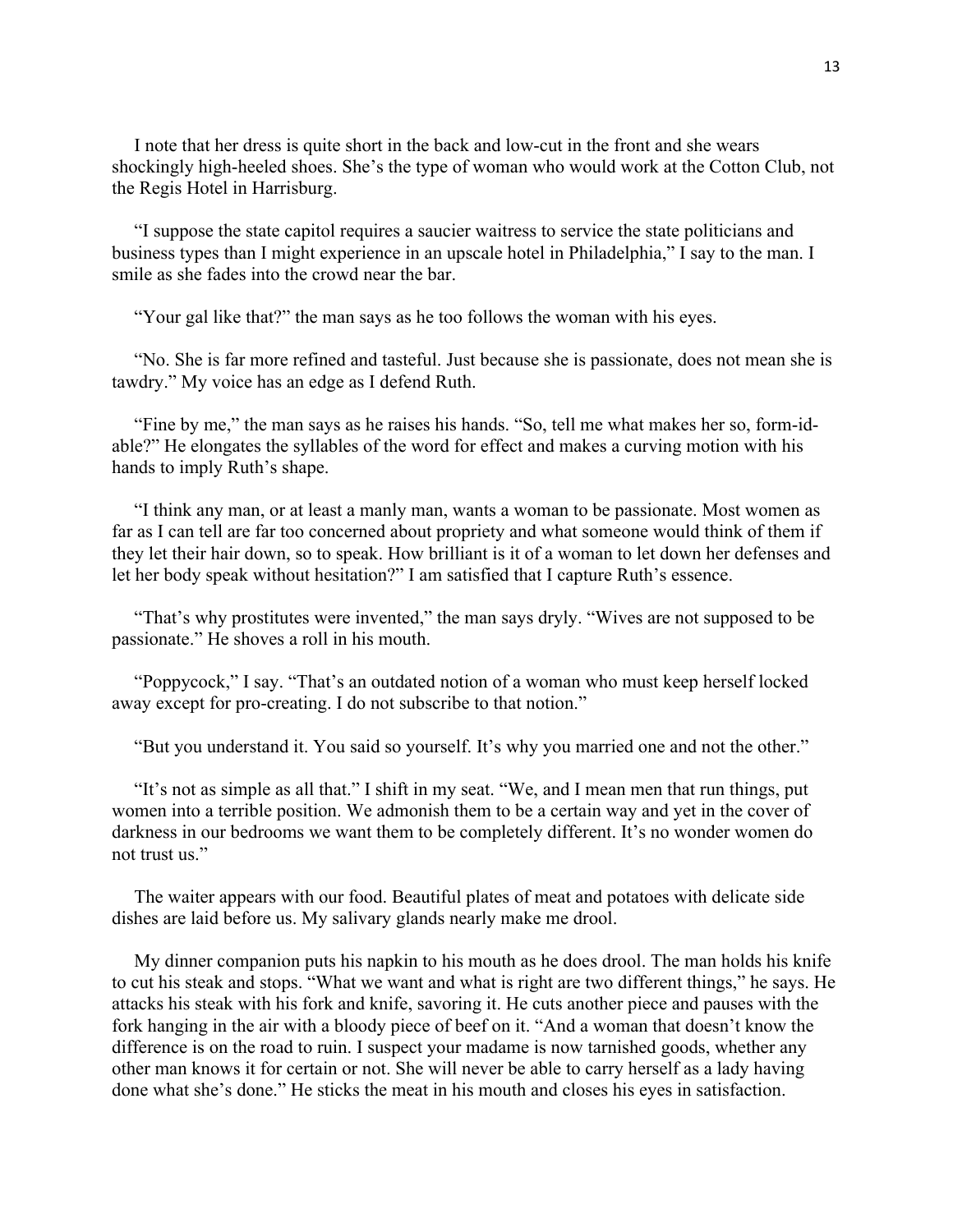Fear comes over me. "I never thought of it that way," I say.

I furrow my brow as I contemplate this man's point. Ruth is an uninhibited woman who is not afraid to take what she wants or at least grasp for it. Just as any man does. But by allowing her to carry on with me puts her in jeopardy of ever finding a respectable man. Have I ruined her? The blood drains from my face.

"A stark realization, judge? You look peaked," the man says with a look of concern.

"I'm not sure. I always assumed she was being formidable, not reckless. I'm concerned now that I may have put myself on the hook for her well-being." I dab my mouth with the linen napkin.

"Nah. Any woman who makes the decisions she has is on the hook for herself. You said she pursued you. You're off the hook. You didn't lead her on."

"That's right. I told her early on we could not marry because of the expectations of my position. But I did tell her I would always be there for her. And that is my choice," I say.

"It's always your choice. But what does your wife say? She may be formidable in less pleasant ways."

"Do you have some experience in this area?" I ask him.

"As a matter of fact, I do," he says as he puts his fork down and lifts his glass to his lips, taking a good sip of it. "My wife lets me know in her ways when she is not happy. If I'm out too frequently or not being attentive, she can turn real ugly. She'll stomp and pout or complain till I can't take any more. I cry "uncle" regularly. That turns things around and we get back to a harmonious existence." He smiles as he takes another forkful of food.

"That doesn't sound too bad," I say. "I thought you meant she would go on a rampage." I laugh.

"She has denied me my marital benefits on more than one occasion," he says as he nods his head. "I don't like that, but I know well enough that I have to do whatever it is she wants if I expect her to resume her wifely duties."

"Ah, it comes to that, doesn't it?" I nod. "Sarah has a separate bedroom which she frequents when she is mad at me for whatever slight I've made."

"That's a whole other level," the man says with some shock. "I would never allow my wife to have a separate bedroom. That goes too far." He nearly raises his voice but catches himself. "You have to keep a measure of control on these things," he says in a whisper, leaning over the table. "You know what I mean?" He nods and thrusts his fist in a jab.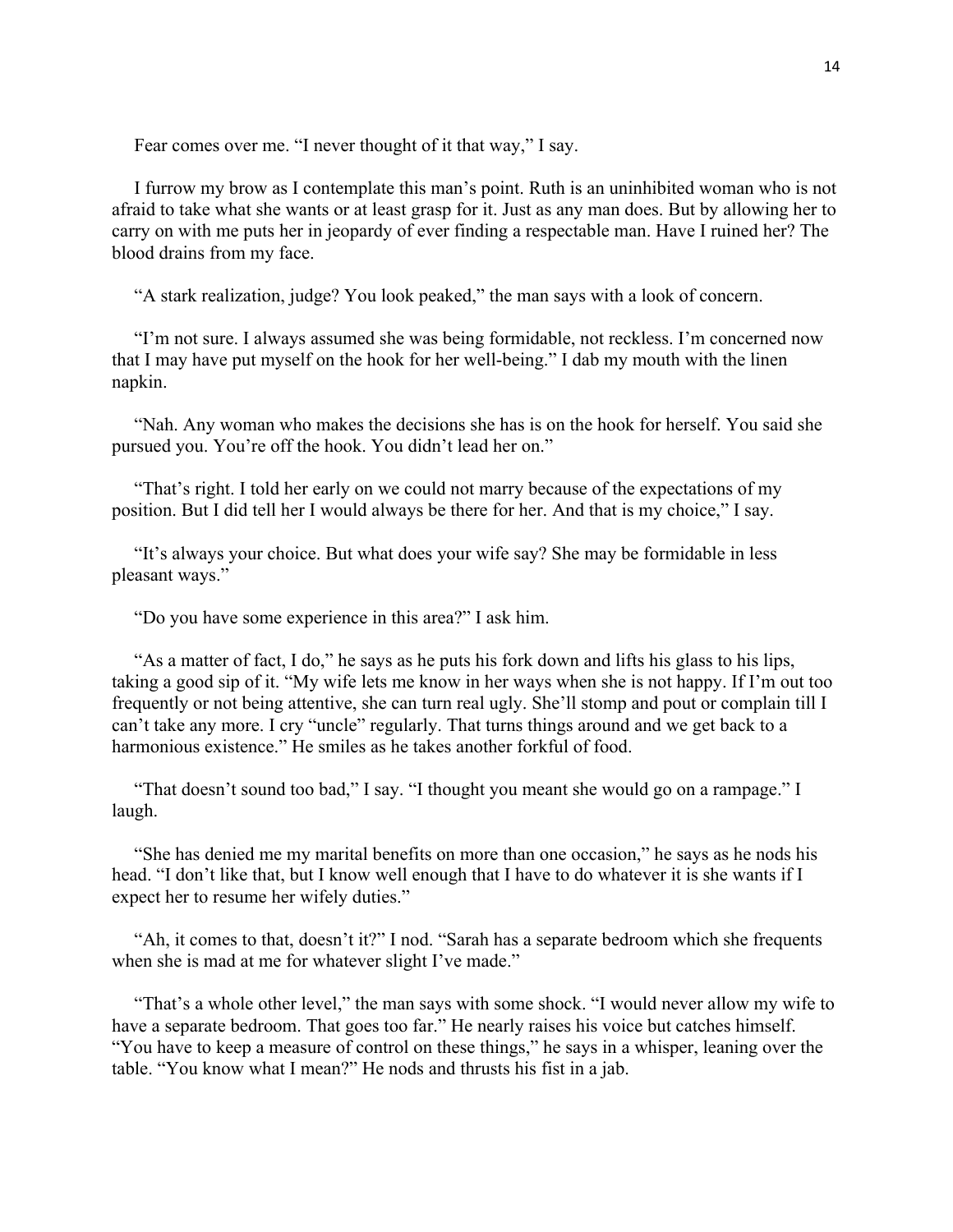"Do you get physical with your wife?" I say. "That's scandalous."

"I don't punch her," he says. "Sometimes I have to punctuate my physical desires so she knows I mean business." He jabs his fist again.

I leave my mouth open for a moment at what he has described. "I can assure you that most wealthy women have separate bedrooms. No physicality is necessary. Sarah can retreat during times of the month when she is not well. And she retreats when we are not of the same mind on whether to have sex. It's gives me space to cool down."

"You say that," the man says as he pauses. "But maybe she says no because she knows you're cheating on her. Ever think of that?" He puts both hands on the edge of the table as he pushes back slightly.

"I hadn't," I say.

Maybe it is Sarah's way of keeping her distance from this philandering husband. I shudder a little.

"Now, judge, I want you to get to the juicy parts. Where do you and your mistress spend the night? Do you take her to a nice hotel? Aren't you afraid of being seen in public?" He cocks his head as he resumes his meal.

"I couldn't be seen in public with her. It's far too scandalous. I bought her an apartment in the next town over from where I live on the Main Line. I can take the train or drive there after work. It's a very workable solution." I keep cutting my steak. "This is quite good," I say as we both chew enthusiastically.

"So, you put out a lot of dough for this woman. Was that before or after the kid?" he says.

"Before. And I never expected a child would enter the picture. But these things happen, I suppose. I love my daughter. But it did complicate things."

"I'll bet it did. Now you're in for an apartment, a kid, and her job. That's a tight web she has you in."

"She doesn't work for me anymore, but yes, we are well joined." The words dangle in the air. "It's not a web." I shake my head. "I want to provide for her."

"I guess you live in a different financial realm than me. I couldn't afford to maintain two households," he says as he salutes me.

"Money was never the issue for me. I wanted to take care of her and our daughter. My wife is a legal obligation, which I fully embrace. But my motivations are different." I hesitate as I create the distinction.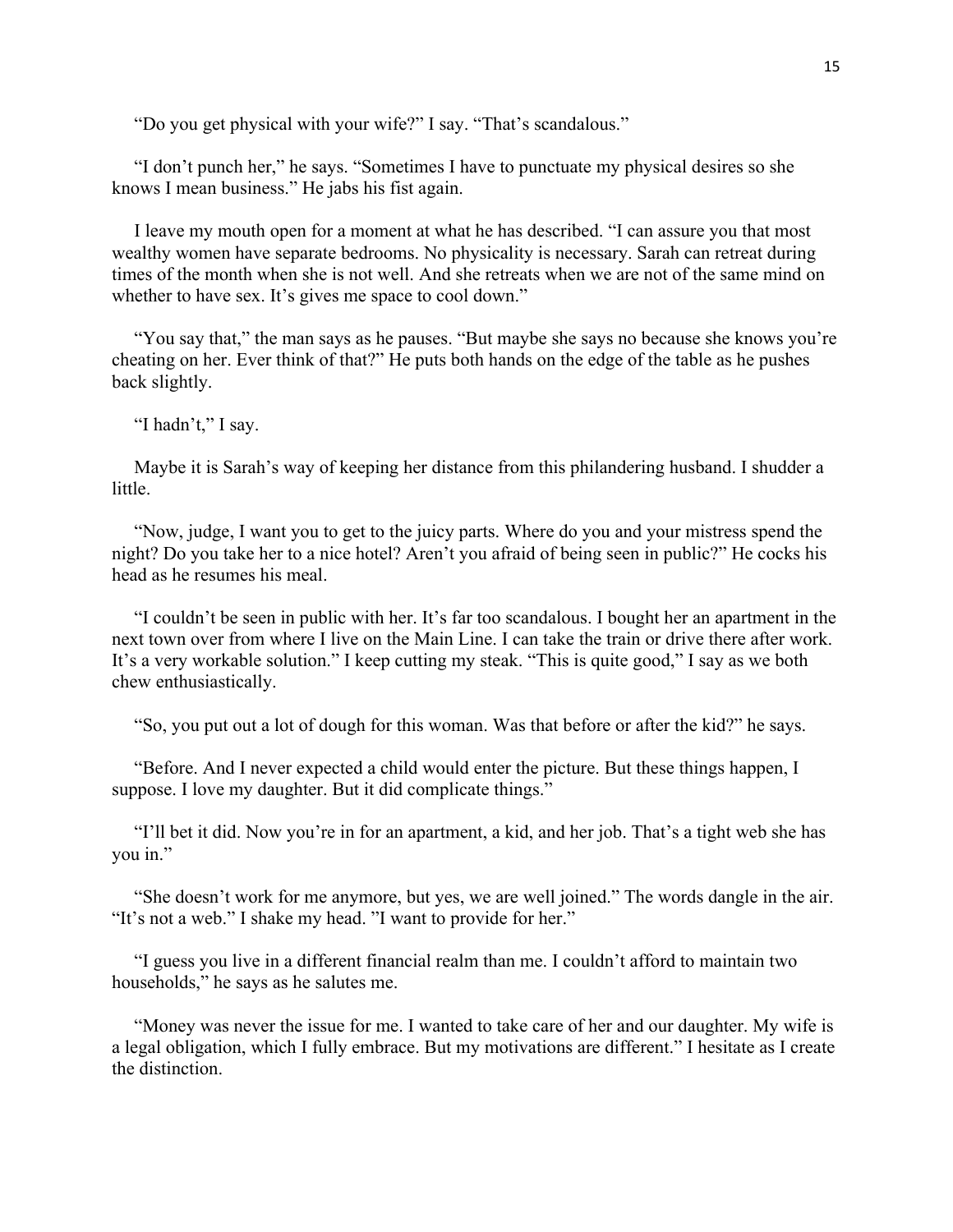"We keep drifting," the man says. "I'm begging you for details that a married man without a mistress might appreciate. This is far from the realm of my usual domestic bliss." He smirks.

"Fine," I say and fold my hands in front of me. "She burns with the fire of the sun and has no hesitation for, shall we say, advanced positions." The man takes a big gulp of his drink as I sip on mine. "Our lovemaking can go on for hours. Sometimes she is insatiable." I pause as I recount some of our more vivid evenings. "Pillows fall to the floor. Sometimes we end up on the floor." The poor man gasps at this detail and I smile. "And she can be quite tender as well."

The man mops his brow with his kerchief as he sits back in his booth seat. He looks around as if he is worried that someone is listening. "Judge, you've outdone yourself," he says. "I choose to believe you, even if you've just told me a whopper." He smiles.

"I can assure you I did not embellish on the truth," I say. "Passion is real, and I don't know that I can live without it. It's why our affair is not completely over."

"You enjoy playing with matches, do you?" the man says.

"I believe we must fill our hearts whenever we can."

"I think you're filling more than just your heart," the man says, winking.

My cheeks burn and I stir in my seat. I see images of Ruth's hair falling in her face as she rode my body without hesitation. Her unbridled enthusiasm passed her lips in gasps and low moans. I responded in kind and pushed her to the side while I drove myself deep within her over and over. I shake my head to release my thoughts and mop my brow with my monogrammed handkerchief.

"You got yourself going, didn't ya," the man says as he chuckles. I nod and laugh with him. "I think I'll go call the missus," he says as he stands to leave the table. He shakes my hand and once again, leaves me for the evening with my thoughts.

I order an after-dinner brandy. The sweet liquid swirls in the snifter and the aroma is beautiful. I relish my memories of Ruth and have nothing even remotely similar to remember about Sarah. I think about our honeymoon in Europe. Sarah was the epitome of the blushing bride. She had no expectations and lay passively on our marital bed, waiting for me to take her. I tried to stroke her hair, her breasts, and kissed her tenderly. She lay there like a rag doll. I finally scooped her in my arms and gently inserted myself into her lady parts. She cried out for a moment and then fell silent. I thrust myself as quickly and gently as I could until I had satisfied myself and quickly removed myself. She pulled down her nightgown and drew the blanket over herself. I smiled tenderly and asked her if she was all right and if she enjoyed it. She looked aghast at me and said she had performed her duties as required and reminded me she was a proper lady, not some good-time gal. Fun was not part of her equation. I remember I laid next to her for some time, even after she had turned on her side away from me and fallen asleep. I wondered if the marriage was worth it, and my thoughts immediately went to Ruth. Before I knew it, I had grasped my member and brought myself to ecstasy, ending with some loud grunts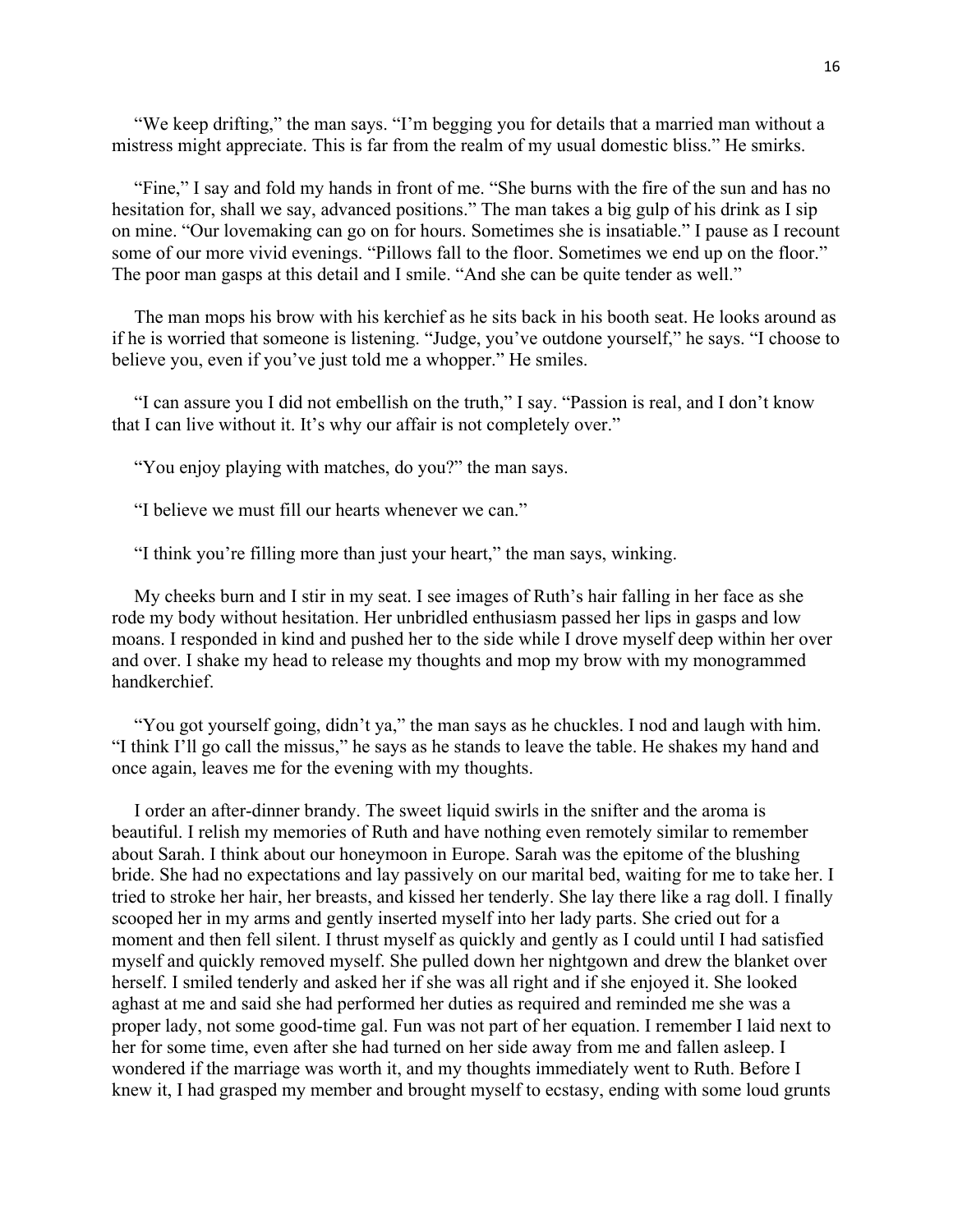and a yell, waking Sarah. She turned towards me and saw what I had done to myself. She told me that if I planned to ever do that again to be sure she was not in the room. When we returned to Philadelphia she immediately took to furnishing and decorating a bedroom for herself. I never questioned her decision and we never spoke about it.

My marriage never got started, let alone had a chance of success in the sense of being a physical couple. Am I to blame for this? Did she sense that Ruth was there at every turn in that area? I shake my head. I give Sarah the credit she deserves for keeping a lovely home, for making sure there are meals for me, even when I come home late, that my clothes are cleaned and pressed and hung in my closet. Sheets are washed and towels are hung. Of course, the housekeeper does the work of all these details, but Sarah oversees it and makes sure they are done. For that, I am grateful. Have I ever expressed gratitude to her? Am I expected to? She has her duties as I have mine.

I wonder how my father reacted to my mother when they were young. He was working all the time when I was a child and he passed away when I was in law school. My mother seemed to walk on eggshells at home. She was quiet and reserved. I think I picked up that expectation about what a wife should be from her. My father was stern and often came off as cold. I attributed that to his many demands as a businessman. He had no time for domestic issues and delegated all those items to my mother. They produced me so they must have had an intimate relationship. I know when I was a boy, they each had a bedroom of their own. Yet, my father was not without his feelings. One birthday we had cake and candles and as we gathered around him at the table, he became overcome, and his eyes welled up. It's the only time I saw him in such a state. As I got older, he told me often that he was proud of me for my many scholastic accomplishments. I never heard him give my mother a compliment or a thank you, except for a perfunctory one in public.

When I went into law school my father took me aside to give me a talk about life. He told me, "Never let your guard down to any woman until you want to. You will meet women who see a lot of dollar signs in your educational degree and profession. Beware of them. Find a woman who will be an asset to your career." I had asked him, "Is that how you got together with mother?" He laughed and said, "My boy, your mother chose me, and I had no say in the matter. I was utterly captivated by her." I think about what he said in comparison to how he treated her daily.

I try to remember what I was thinking when I chose Sarah. She had set her sights on me. I know that because her friend Rebecca had told me. But I chose her too. I thought she would be an asset to me, as my father had cautioned. I wasn't head over heels for her, but she had a quiet dignity that led me to believe she would be an acceptable life partner.

"I wonder where that woman went?" I say out loud to myself.

I return to my room for the evening and wonder if I should have chosen Ruth because I am utterly captivated by her. Was I too calculating and missed the opportunity for fulfillment? No matter now. I pick up the telephone to call her and put the receiver down. Distance is useful.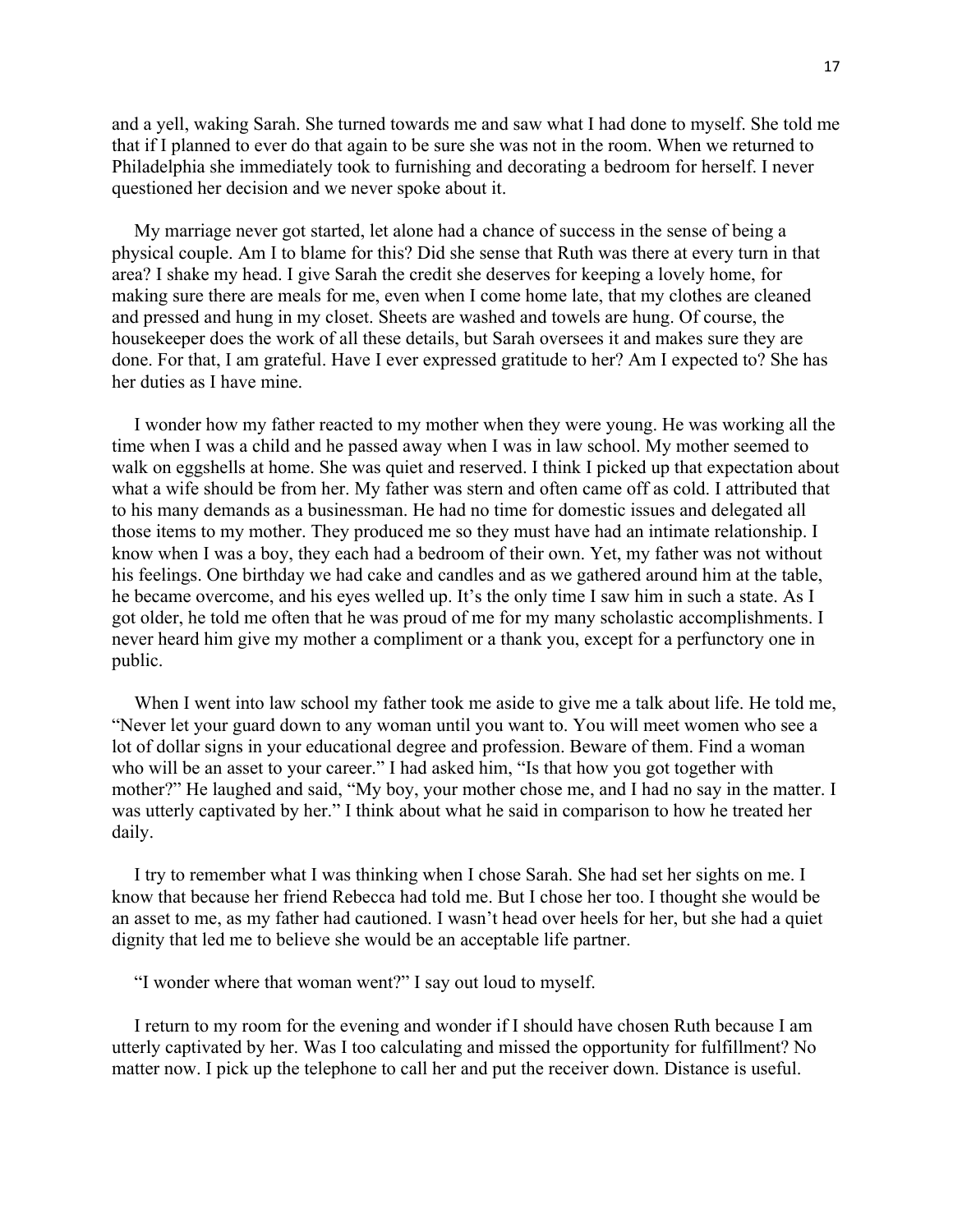I draw the curtains and look at the scene of the apparent crime. What had gone on there? I am not a detective. I don't know and I certainly couldn't identify the man. I caught only the briefest of looks at him from my fourth-floor vantage point. I dispel any thoughts of remorse I have for not going to the police as well as not choosing Ruth. "None of this is my fault or responsibility," I tell myself.

There is a knock on my door. Someone from the hotel front desk announces himself.

"Mr. Benedict, I hate to disturb you at this hour. We are contacting all the guests who occupied street-facing views last night to ask if they may have seen anything on the store robbery that happened."

"What do you want to know?" I ask as I open the door. This is my test of truth, and I will fail.

"Did you see anything? You needn't give me any details, but we will pass your name on to the detective investigating the incident."

"I can't help you," I say, parsing my words. I can live with that strategy.

To be honest I should have said, "I won't help you." But that's neither here nor there. I didn't see anything that would help the detective. That's that. I pick up a book on the nightstand. My eyes soon grow heavy, and sleep comes.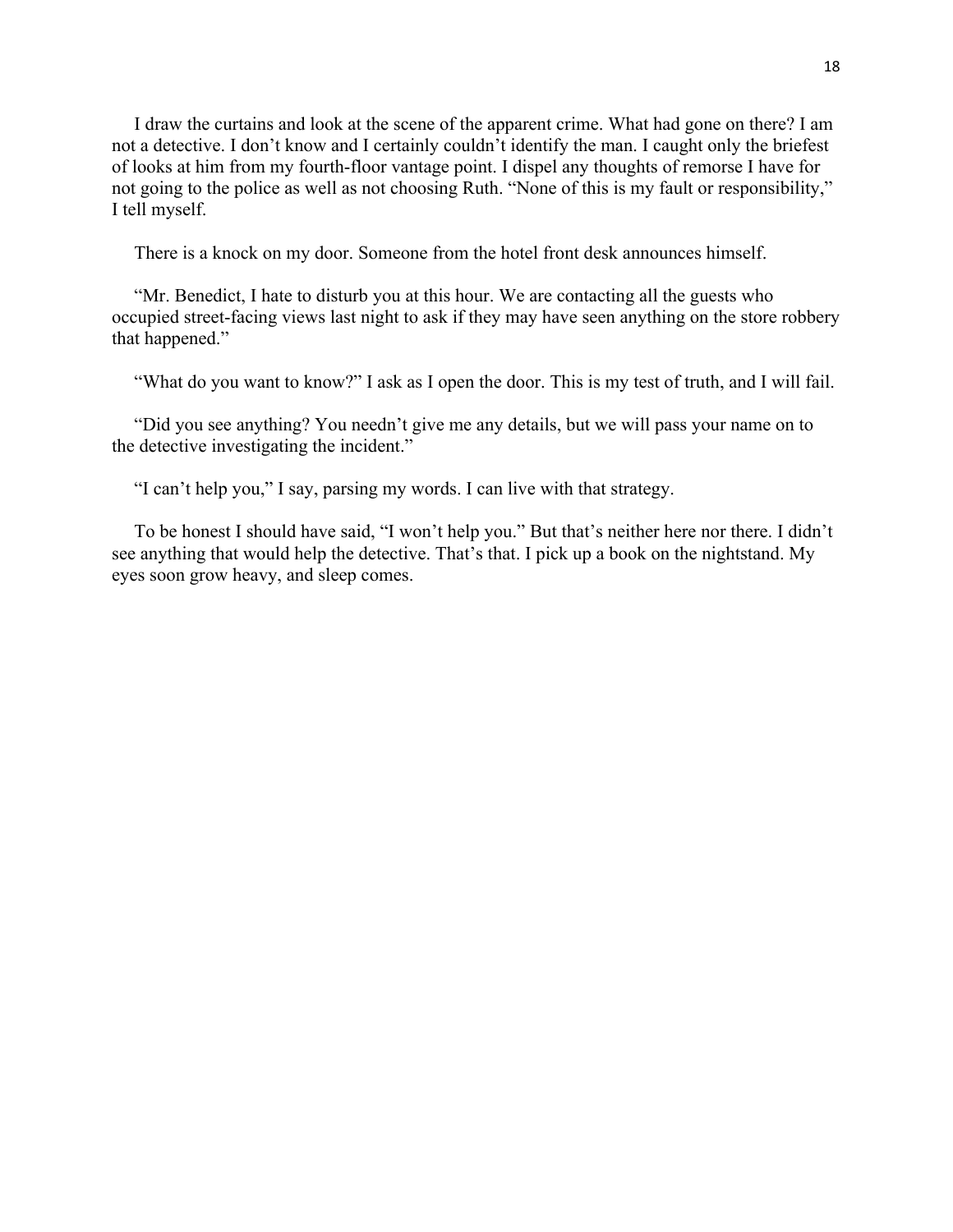## Chapter Four - Justice Is Not Blind

The noon train to Philadelphia is full but I don't see my dinner companion. He must live elsewhere. Something is freeing about being able to confide in another person anonymously. I think back on all that I told him - that I live in Ardmore and am a judge in Philadelphia. That my wife is Sarah, and my mistress is Ruth who used to work for me. It wouldn't take much to find me. The porter hands me today's mid-day Harrisburg paper. "I would prefer the *Inquirer,"* I say but glance at the headline anyway and gasp.

"Suspect Shot Dead." The police went to the home of a man they suspected in the store robbery. They got a tip from someone who had been on the street and saw him trying to get in. I feel relieved. Someone else saved me from the anguish of whether to tell my tale or not. The police found cash and jewels in the man's home and consider the case closed. I nod my head in satisfaction at this outcome and open the newspaper to the story's continuing page. I put my hand to my mouth as I read. The story says the dead man is short, bald, and heavy-set - matching the witness's description. That's not at all what I remember he looked like. Perhaps there are two men involved and I only saw one of them. If the stolen goods are recovered, then that is a measure of justice. But if this dead man is one of two in the crime, then why aren't the police looking for the man I saw?

My stomach churns. A man is dead at the hands of the police. If he isn't an accomplice, then how could the police have found the goods stashed at his home? What happened to the man I saw? Maybe he delivered the stolen goods to this man and the police didn't know that detail. Though the man I saw may have been the actual thief, the worse man - the man in charge, faced swift justice. And if the victim now has his goods returned then justice has been done. Despite my best efforts to put this issue aside, my mind keeps returning to it. How could the witness have claimed to see this man when I didn't see him? How could the man I saw have escaped detection by the witness who came forward? The timeline matched what I saw. It must be a case of mistaken description by the newspaper. Maybe the police are trying to fool a larger gang of thugs into believing they caught someone else for the crime, leaving the gang to commit more robberies while the police are watching them. Yes, that's probably the ticket. I am well acquainted with criminal techniques used by the police. Sometimes the police skirt the bounds of propriety, but they do so in the name of justice. "But a man is dead," I say aloud.

The train ride lasts most of the day until finally, farmland starts to give way to housing and factories. The Philadelphia train station is in sight. The journey has ended. In the station, the evening newspapers have a bold headline that reads, "Police Err In Killing Of Harrisburg Suspect." My heart is racing as I buy the paper and find a seat to scan the article. There is a discrepancy in the Harrisburg police account. The dead man's family provided an excellent alibi for his whereabouts during the robbery. He had been at a restaurant for an anniversary party for his brother. Dozens of witnesses vouched for him. Now the police are backpedaling as to why they made a tragic mistake and took this man's life. Seems that the street witness is a long-time snitch for the police. Attempts to find the witness have failed. My stomach tightens. My lack of candor may have cost this man his life. How could the police be so careless and worse, how could the cash and jewels turn up at his house? Did the police plant them? Did he have any connection to the actual robber I saw?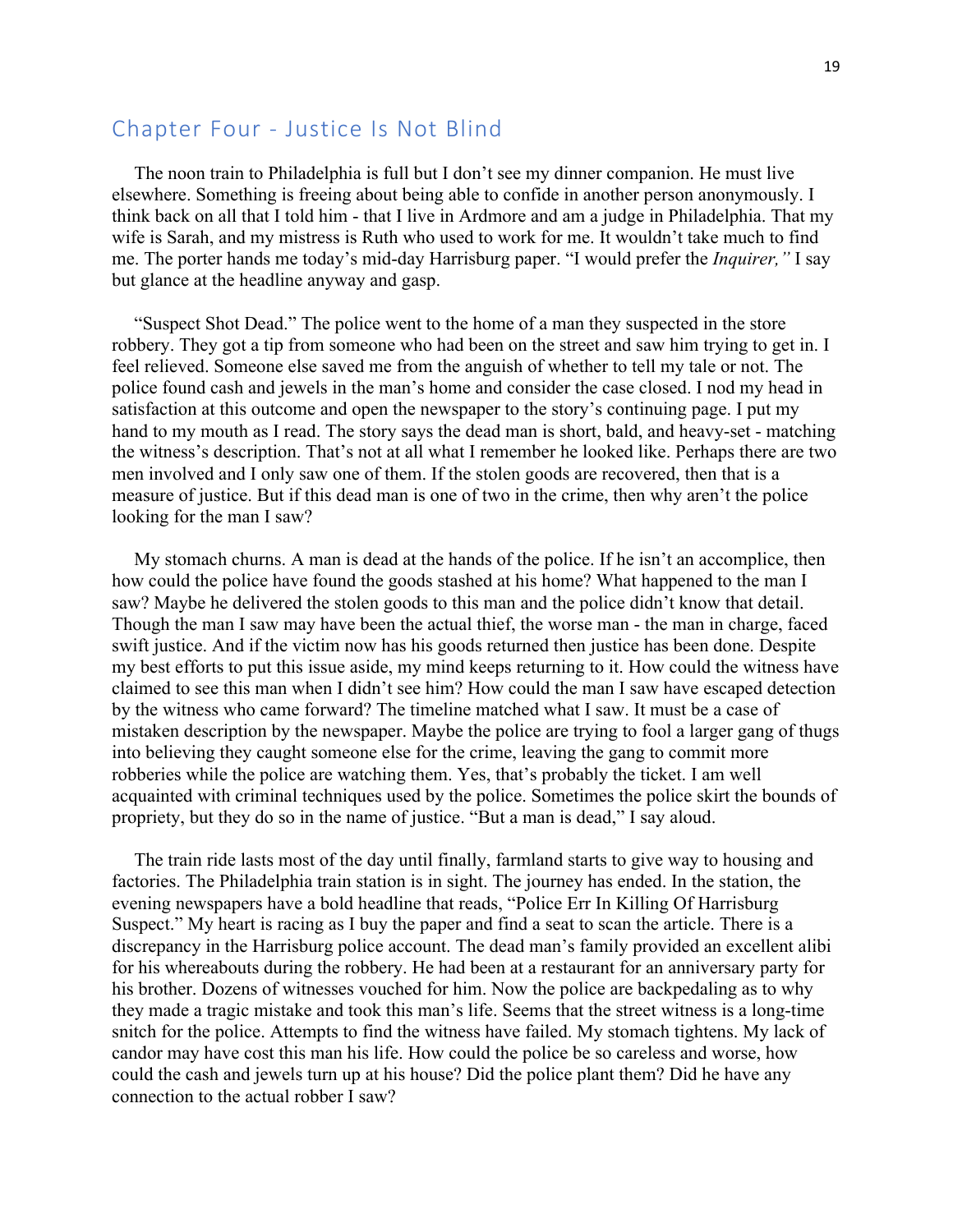The police statement lamented their seeming error, but they insist he is culpable because of the evidence found. The family is quoted as saying the police should show how this poor man was part of the robbery because they had no evidence he was associated. Are the police protecting someone by pinning the robbery on this poor soul? Did they kill this man under the assumption that dead men tell no tales? I am shaken.

Dozens of people pass by me as I read the article several times. A colleague who was in Harrisburg stops when he sees me and asks if I am all right. I must look ashen. I assure him I am fine and quickly change the conversation. He is easily distracted by gossip about another jurist. I toss the newspaper on my seat and leave the train station with him.

I anticipate the security of my own home as I make my way up the driveway. Sarah greets me warmly. I hold on tightly to her for an extra moment. She gives me a funny look when I finally let go and we sit down for supper.

"How was your conference? Were you a triumph?" Sarah says with some sarcasm dripping from her lips.

"I had a very productive time. Though much of yesterday's agenda was distracted by the Harrisburg robbery. Then the police killed a man they claim was the robber. The evening newspaper says the man had an alibi and the family claims he was not involved. A sordid affair." I haven't looked at her for fear I might give myself away. I continue eating my supper but steal a quick look. Sarah has put her fork and knife down and is staring at me. "What?" I say.

"That is a most inappropriate topic for dinner conversation," she says.

"You're right. My apologies." I focus on her. "What did you do while I was gone? Did you and Rebecca go shopping or go to a card party?" My voice is bordering on being light and fun.

Sarah puts her napkin down and purses her lips. "If you require a report, you could have let me know. I would have written the details for you." Her dour look is all too familiar.

"I'm merely making polite conversation." My voice is rising with my frustration, and I take a breath. "I hope you've had a pleasant couple of days." I force a smile.

She narrows her eyes slightly and picks up her fork to resume her meal. "Rebecca and I did attend a card party. It was a lovely affair at Lydia's," she says without looking at me.

Her voice trails off as I wonder what Ruth is doing and when I will see her next.

Sarah's voice shatters my wandering mind. "You asked. If you aren't interested then don't pretend you want to know," Sarah says. She puts down her fork, picks up her plate, and heads through the butler doorway to the kitchen, letting the door swing in her wake.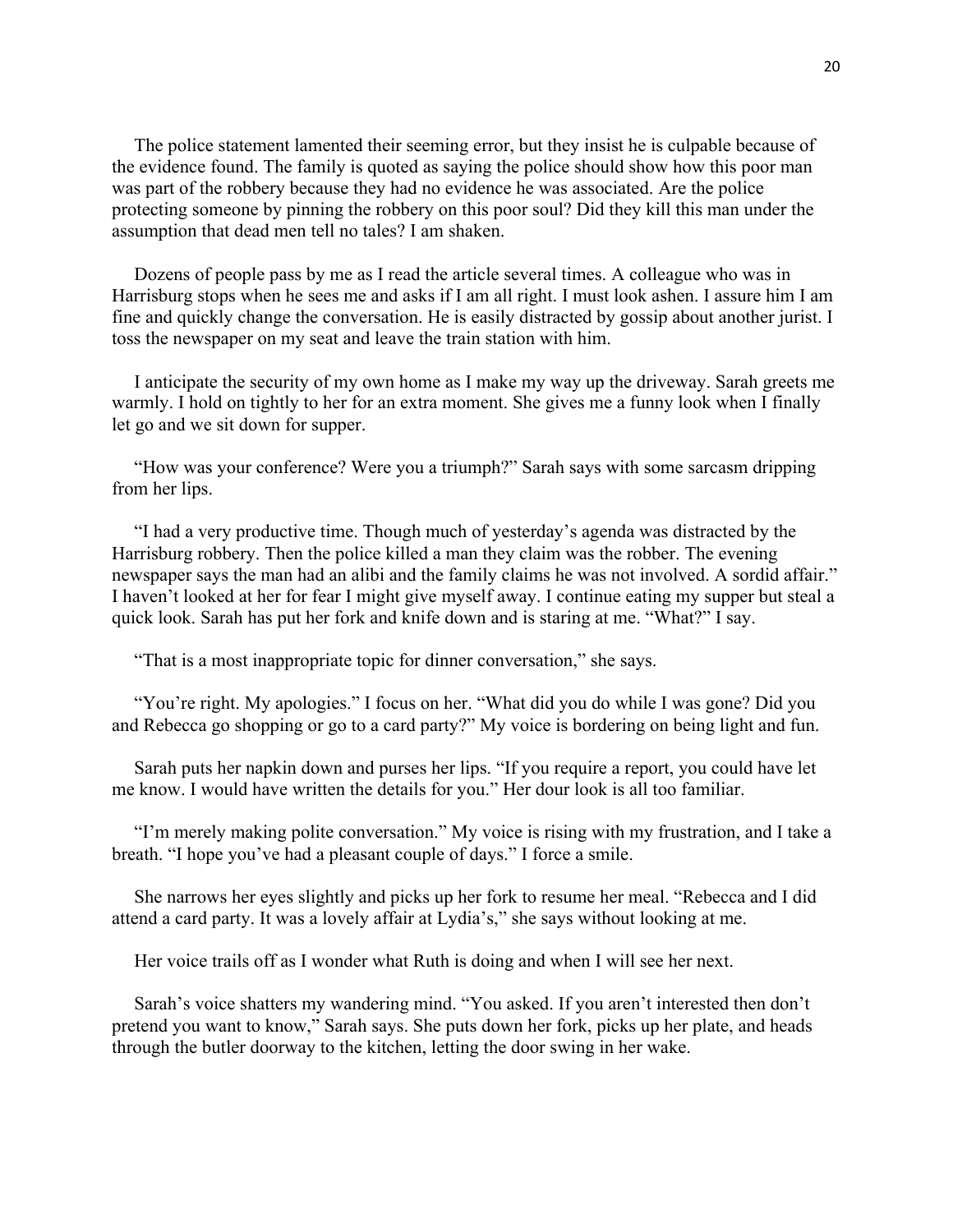Should I follow her? It's not worth the effort. She sticks her head out to tell me she is heading up for the night and that she will see me in the morning. That means she will be sleeping in her room and not with me. I finish my plate and am unsatisfied - not with the food, but with my surroundings. I live in a house that does not reflect my tastes with a woman who barely tolerates my presence. In the living room, I pour a snifter of brandy. This is far more satisfying. I lean back on the sofa and put my feet on the table, a move that Sarah hates. I don't care. It's my house and I'll do as I please. Sarah's household rules be damned. After a second glass of brandy, I trudge upstairs. My legs feel heavy. The housekeeper can handle the dishes and my suitcase in the morning.

My room, our room, is dark except for a sliver of light from the moon which I can see through the top of the drawn curtains. Had there been moonlight the night I saw the robbery? I don't remember any light but that which came from the streetlamp. "Tonight, is a full moon, so it must have been nearly full that fateful night," I say out loud. I look around as if someone might have heard me. Sarah is on the other side of the hall and a room down. The housekeeper is in her room on the first floor in the back of the house. No one is close enough to hear anything I say. I could shout out anything but of course I don't. My bed feels good. I run my hands up and down on the sheet, reveling in the comfort. Sleep comes.

#### \*\*\*

My desk at work is strewn with case law books and notes as I prepare for a busy docket with an important corporate case. The enormity of my responsibility does not weigh me down. I relish it and feel powerful. My secretary comes into my office and hands me a message from Ruth and tells me there is a detective who wants to see me. I chuckle at Ruth's message. She made a little play on words in her message, and it is amusing. I speak with detectives regularly and give this visitor no mind as he walks into my office.

"Hello judge," he says. "This is a visit on a personal matter."

I nod and grow circumspect of my behavior. What personal matter would this be?

"I was asked by the Harrisburg PD to interview you about this robbery and subsequent killing of the primary suspect." He stops and stares at me.

I move my papers about on my desk. "Were you now?" I say. "How can I help?"

"You had a vantage point to this robbery. What did you see? Someone across the street saw you looking out your room window around the time the crime occurred."

The detective never took his eyes off me. Should I be direct or string him along?

"I didn't say anything to the police while in town because I had nothing to contribute to the story of the crime." The words hung in midair. Is sweat beading on my forehead?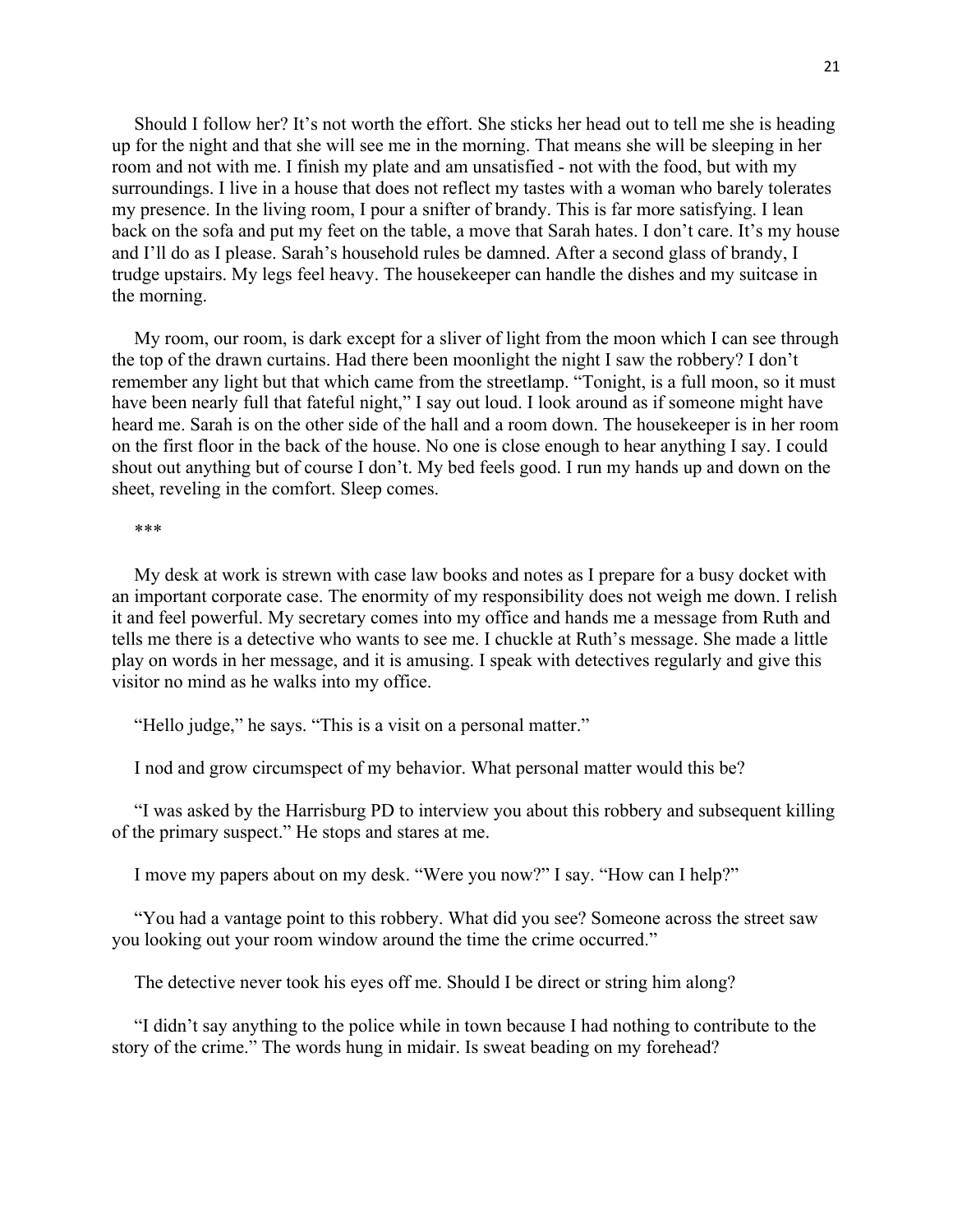"Someone saw you looking out the window at the time of the robbery. You didn't see anything?" he says.

"I did not," I say. I smile pleasantly at him and want him to accept my version of the events.

"Works for me," he says, and he stands to leave.

We shake hands. I exhale and lean back in my chair as he leaves. It never occurred to me that someone might have seen me watching the spectacle unfold. I involuntarily flinch at the thought "Let the incident go and get on with your day," I tell myself. But I have nagging questions. How did someone know I was the person looking out at the street? Is this someone I know? I'm not well known outside Philadelphia. How was I identified? Maybe I wasn't. Maybe the police are telling everyone who had a view of the street that night that they were seen. It would be a good detective ploy. I dismiss the entire incident and get on with my day.

Unfortunately, the entire matter lingers into the afternoon. Should I call the prosecutor in Harrisburg to assure him that I had nothing to bring to light on the matter? I scoff at this notion. A man who is not involved would not profess his innocence. Instead of dwelling on this, I call Ruth to see her this evening. Seeing her will be a confirmation of my well-ordered life which I control.

Ruth asks all kinds of questions about my meetings in Harrisburg that Sarah never thought to ask. She never mentions the robbery, though the *Inquirer* is on the living room table with the headline about it.

"Terrible situation," I say as I pick up the newspaper. "The robbery was bad enough, but the police killing an innocent man…" I say.

She shudders. "This is where religion is supposed to protect this man," she says. She has a persistent tone in her voice.

"Religion?" I say.

"Yes, the article says he led a prayer at his brother's anniversary dinner. He was in God's ear and yet God allowed him to be killed later, at his own home?" Ruth shakes her head.

"The Lord works in mysterious ways," I say. I drop the newspaper as if it is poisonous and walk to the kitchen to wash off the newsprint.

"That poor man," I hear her say in the living room. "Can't his family get justice?" I come back in and smile, but she persists. "Can't the family get justice from the police?" she says.

I don't reply and she lets it go. Our conversation turns to Helen. I look in on our sleeping daughter. "You have all the luck my little one," I say as I kiss her forehead. "Sleep well knowing your father will never let any harm come to you." I tiptoe out of her room to grab my hat and coat.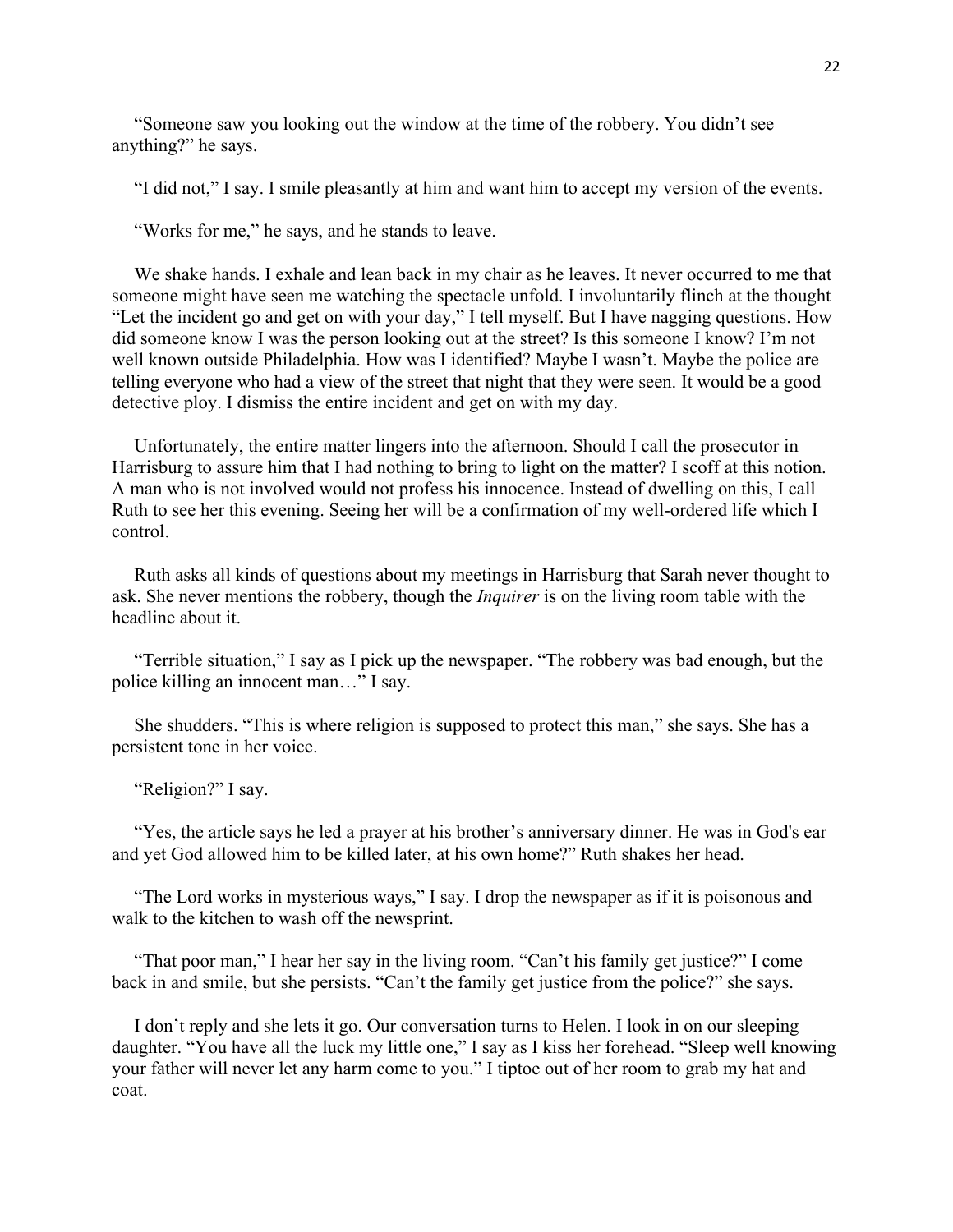"You sure you don't want to stay?" Ruth says to me with a longing look.

"I wish I could, but the timing is not right. Soon, I promise," I say. I'm distracted by this Harrisburg incident. But I would enjoy a night with her. She kisses me and I kiss her back. We push and pull in our relationship. One of us is pushing for more and the other is pulling away. Tonight, is her turn to push and my turn to pull. I want to be with her. She clings to my arms as I pull away.

"I'm having a hard time keeping you out of my desires," she says with a hint of blush on her cheeks. "I try to be neutral…," she says as she stops and turns away.

I touch her shoulder and she turns towards me. "There will be another time for us, I promise," I say.

We must be reasonable and responsible. Mustn't we? I easily manage my life. I lie to my wife. I lie to my mistress. I lie to the police. I believe I am right to do so. I spare everyone the inevitable complications that would come if I am completely honest. Everyone does this and some for the wrong reasons. I'm within justifiable boundaries. I act as I please because being a judge makes me somewhat invincible.

#### \*\*\*

In my courtroom, I have a case outside of my normal realm. I rarely hear criminal cases, but I am filling in for a judge who went out sick for a long time. This case is a battery and robbery case. The police are confident the defendant is their perpetrator because they found items belonging to the victim in his house. The man professed his innocence but had no alibi. It's a bench trial and I find him guilty and sentence him appropriately to the city jail. The similarities make me think about the Harrisburg case again. That man had an alibi, and it came too late. How did the Harrisburg police find the goods from the robbery in his home? That was never addressed by the newspapers. Had the police planted the evidence? How did the dead man get chosen by the police? I have seen evidence of police on the take in Philadelphia as well as indications that evidence may be fabricated. Mostly the police justify their out-of-bounds behavior to ensure the bad guys get taken down. What if the police are protecting their position and need to clear cases to look good? How can I be sure that in this case before me the police are not railroading the defendant? I can't be sure. Heading home for the day I compare the police impropriety to my own. "I'm cheating on my wife," I tell myself. "They're cheating on the public."

I'm tired from the day and Sarah is not welcoming. She is her usual combative self. Her demands are predictable and annoying. She drones on and I notice the flowers on the table are sweet smelling. My new book is sitting next to them, waiting to be read. Her escalating tirade brings me back to reality. She doesn't have enough household budget and I don't make enough time for social occasions. I assure her that she has enough money and that there are many demands on my time that must be balanced.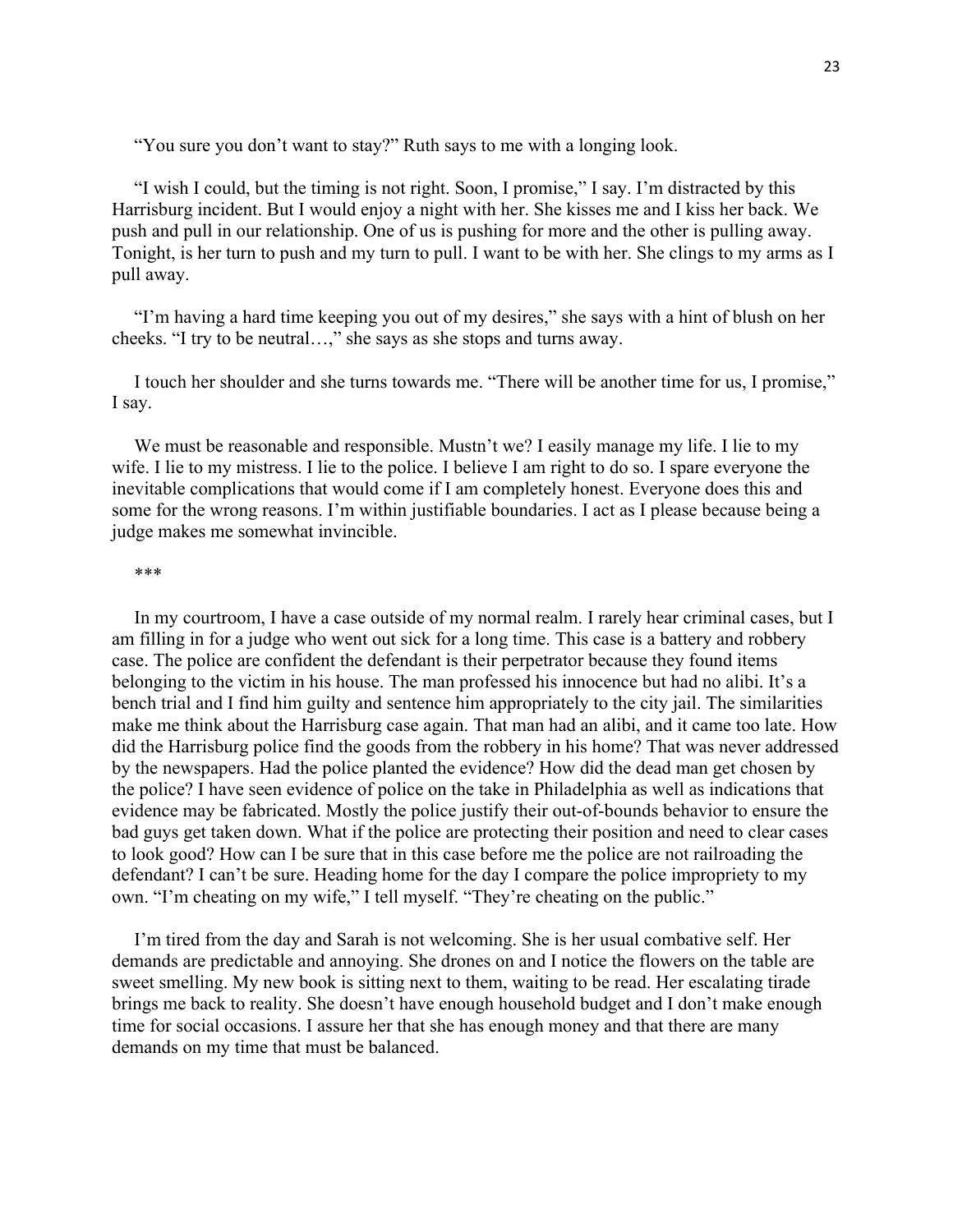"You are a cruel man," she says. I wave her away, but she does not leave. "Joe dotes on Rebecca. He compliments her. He appreciates her. You take and take and never give." She stomps her foot as she stands at the end of the dining table.

"My dear," I say as I lean back in my dining chair. "I have no idea what you think I take. I am the earner in this household. Everything is mine except what I give to you, and you generally do not want for anything. I can't account for how our friends run their household." I nod to her. "I do not make demands of you, nor do I physically harm you. Many women might find your situation a good one."

"You don't love me. You are too busy loving your whore." She turns and leaves before I can answer.

I jump out of my seat and follow her into the living room. I grab her by the arm. "Why are you jealous of Ruth? You don't even want to be in our bed. A man has needs."

"And that's what a whore is for," she says as she squirms in my grasp.

"Stop maligning her. I married you, didn't I?" I let go of my grip. Several small welts are on her tender arm.

"You don't get to tell me how to feel about her. She has come between us. She is always on your mind, even when I'm in your bed. I have no interest in competing for your attention." She turns on her heel and slams the door as she retreats to her woman's room.

I won't see her again this evening and that is fine with me. I pick up my things and head to Ruth's apartment. Ruth welcomes me even as she is surprised to see me. I throw my arms around her and kiss her deeply. I feel her shudder, but she pulls away.

"What's brought all this on?" she says.

"Can't I come here and love you?" I say.

"Of course, but we've been keeping our distance…"

I kiss her again before she can finish her sentence. We toddle to the sofa, and she falls back onto it. I lay my body on hers and she is resisting me ever so slightly. I push harder and finally throw her full skirt up to her waist as I undo my trousers. I push myself inside her and I feel good. I know she wants me, and her moaning confirms it. She thrusts her tongue in my mouth and I grab her waist to thrust harder inside her. Before I realize it, we fall on the carpet. She's writhing beneath me, and I pin her arms down to fully take her and expel my fluid. She gasps as I finish and lay prone on top of her. I look at her and her expression is not one I've seen before. It's almost fearful.

"I'm sorry, was my passion too forceful?" I say letting go of her wrists and moving off her.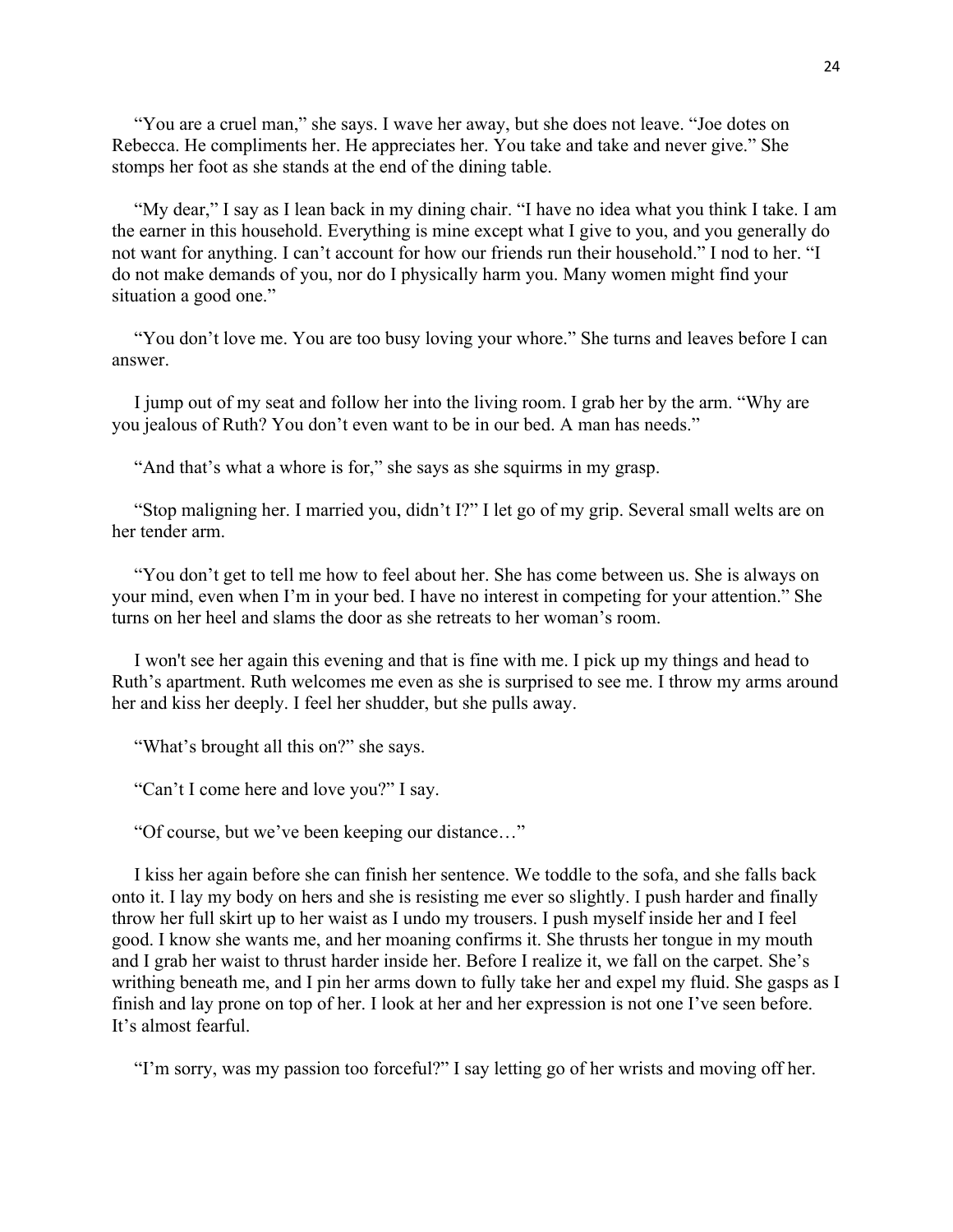She reaches for my shoulders and pulls me close. "You caught me off guard. We've never done this, this way," she says as she loosens her grip on me.

She's smiling now and I smile back. "I needed to have you," I say.

"I always need to have you," she says, winking.

I stay the night. Our unbridled relationship is a gift. Sarah can't be this way. Deep sleep comes this night.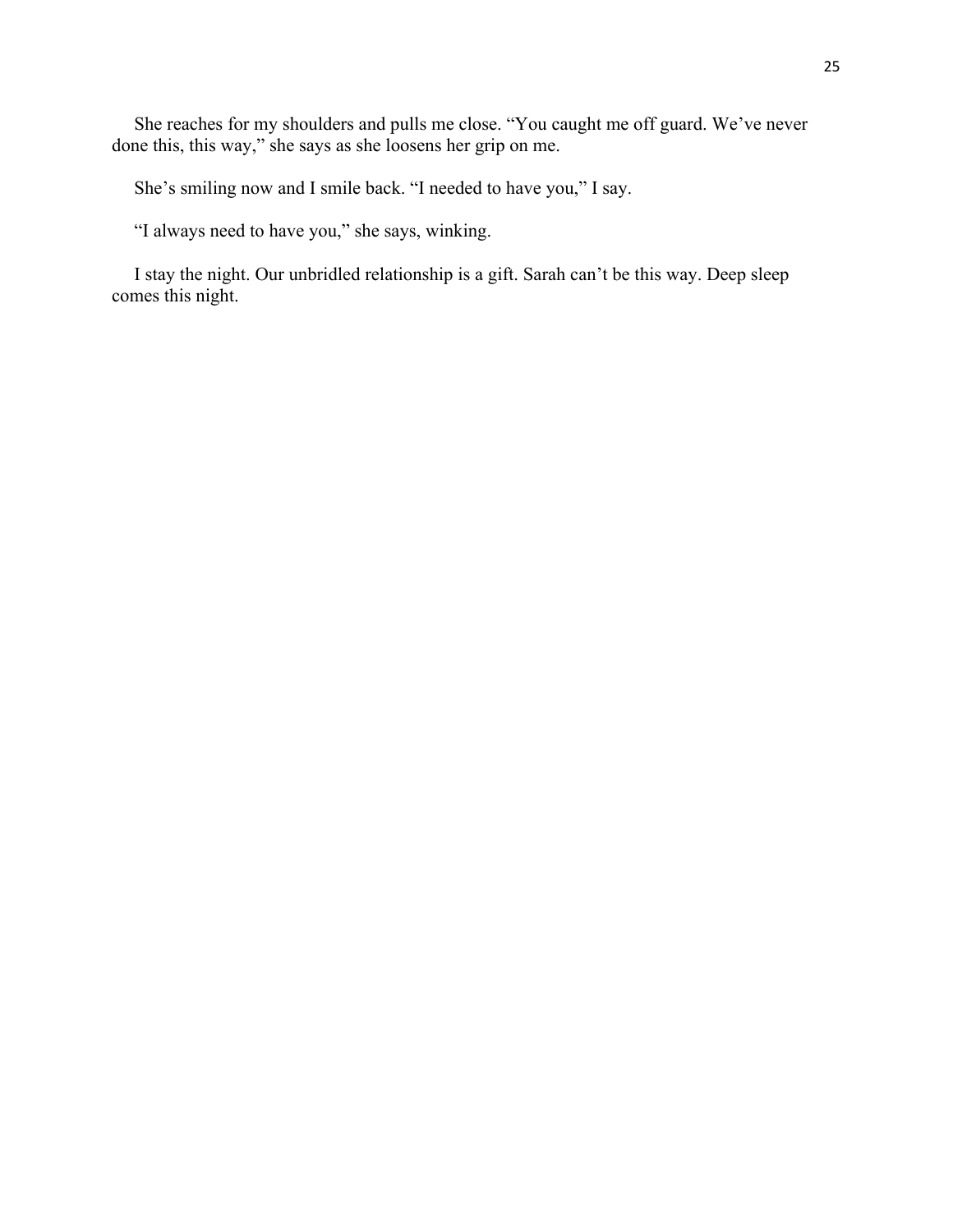## Chapter Five - Power Has Its Perks

Why shouldn't I be able to live my life as I see fit? I take care of my wife and I take care of my daughter. I deserve the pleasure I have with Ruth. I work hard for the people of Philadelphia and give them no reason to doubt me. Lots of men have mistresses. It's how we're built. Besides, I was with Ruth before I got married. Sarah didn't have to marry me, though I don't think she could have refused my generous proposal. I made her wealthy. She sits in an elite social circle. It's what every woman dreams of, and I gave it to her.

The steam swirls around my head and my stiff joints ease as I luxuriate in the sauna at my club. Other men sit with me and similarly enjoy the benefits of our status. I get up to go jump in the pool and a man reaches out to gently touch my arm.

"Judge?" he says.

"Yes. Who are you?"

"Don't remember me or maybe it's the towel? I'm your Harrisburg dinner companion," he says as he flashes a smile that brings it all back to me.

"Of course," I say. "Indeed, the towel is a great disguise," I smile as I try to walk away.

"Judge Benedict, there is a telephone call for you," a young attendant says as he stops my retreat from the man from Harrisburg.

I look at the man from Harrisburg who mockingly zips his lips and turns back towards his companions. My name has been uttered in the man's presence. I am exposed.

I quickly change clothes in hopes I can get out of the club before the Harrisburg man comes into the locker room. Then I stop. I have nothing to fear from this inconsequential man. I'm an elected official, a judge, and a highly respected person. This man is nothing to me. At that moment of realization, the inconsequential man comes into the locker room.

"Forget something?" he says as he passes by me.

"I must take my leave for my telephone call," I say. I nod to him, and he nods back.

"How do you know Judge Benedict?" one of his companions asks him. I hear the conversation as I make my way to the door.

"We met in Harrisburg and had a chance meeting over a nice meal," he says to his friend.

"He's a good man to know," the friend says. "He's a powerful judge. Stay on his good side."

"Is there any other side to be on?" the Harrisburg man says as he chuckles.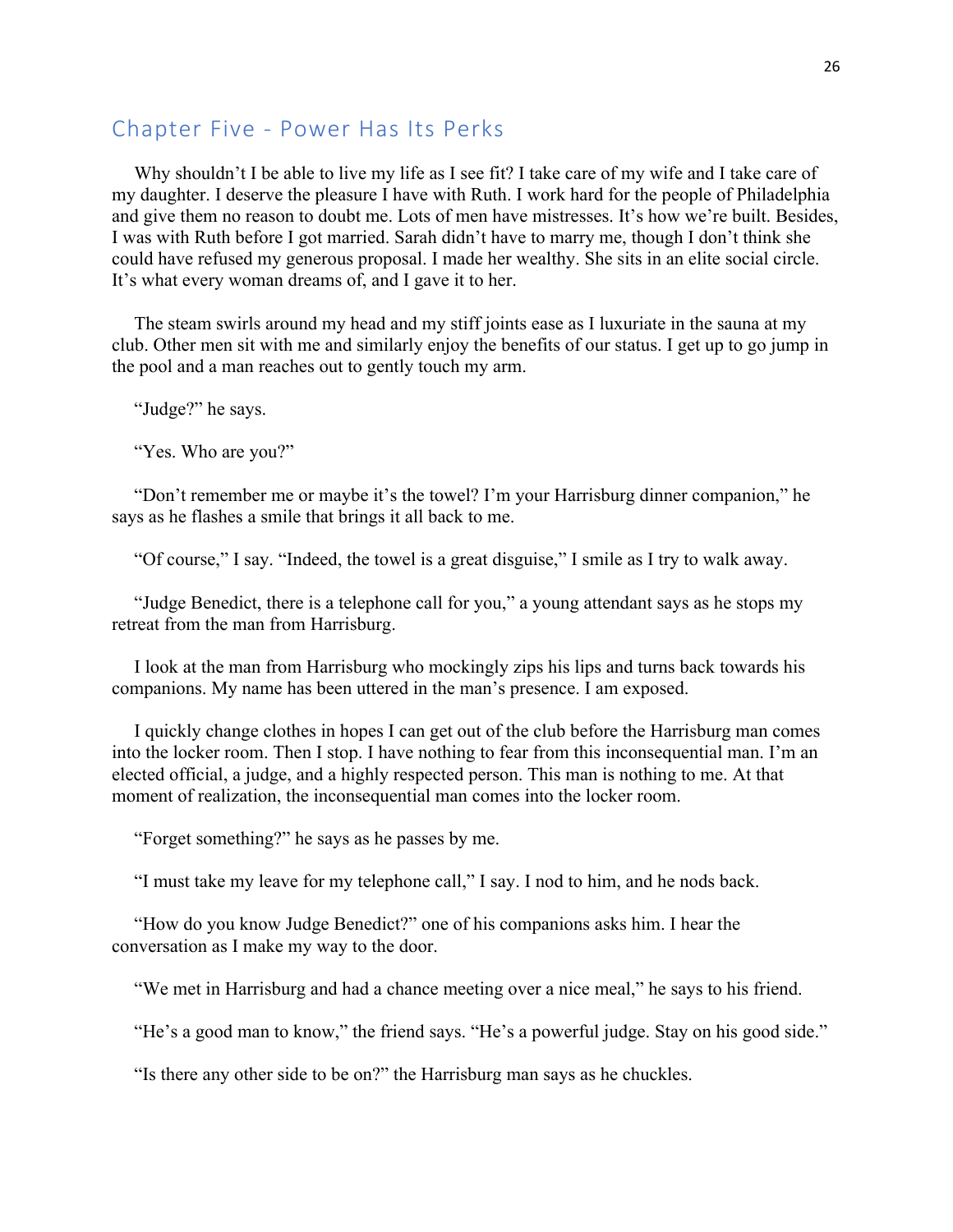Sarah is calling me to come home, and I oblige. She is brooding in the living room and springs out of her seat at my arrival.

"I want it to stop," she says.

"This is the emergency?" I say. She's been crying and I try to soften my stance. "What can I do to help?"

"Stop seeing her. It's disgusting and it's ruining our reputation. I won't stand for it."

There is no point in attempting a pretext of softness. I firmly plant myself in front of the fireplace and admonish her. "Get hold of yourself. You're in no position to dictate anything to me."

"Someone at my bridge club said she'd heard a rumor about you and Ruth seeing each other. I dispelled her of that notion and quickly tried to change the subject. I'm not here to clean up your mess," she says.

"I have no mess that needs cleaning, I can assure you." She looks a bit disheveled as if she had just thrown on this frock. Her hair is decidedly not in its usual perfect coif. "What have you been doing? You look like you just rolled out of bed?"

"Do you think you are so perfect?" she asks.

"Sarah," I gasp. "Are you seeing someone?" What else would account for her appearance?

She slaps my face, forcing me to retreat. "How dare you malign my character," she screams. "I had a dress fitting and my hair got undone putting the dress on and taking it off."

I am a scolded child and say nothing.

"Do you think because you are well-educated, wealthy, and handsome, that nothing can touch you? It can. I assure you. And we are a team. It's better for you if I'm on your side and not making trouble."

"My dear Mrs. Benedict," I say. I want to snatch her by her shoulders, but I hold steady not wanting to escalate this volatile situation. "Making trouble for me makes trouble for you. As you say, we are joined and cannot be asunder. I live with your eccentricities, and you must live with mine."

"Is that what they're calling whores today?" she says with a glaring smirk.

I reach out to slap her, but she bounds away from me. "Don't speak of her that way. I let it go the other night but will not tolerate it again."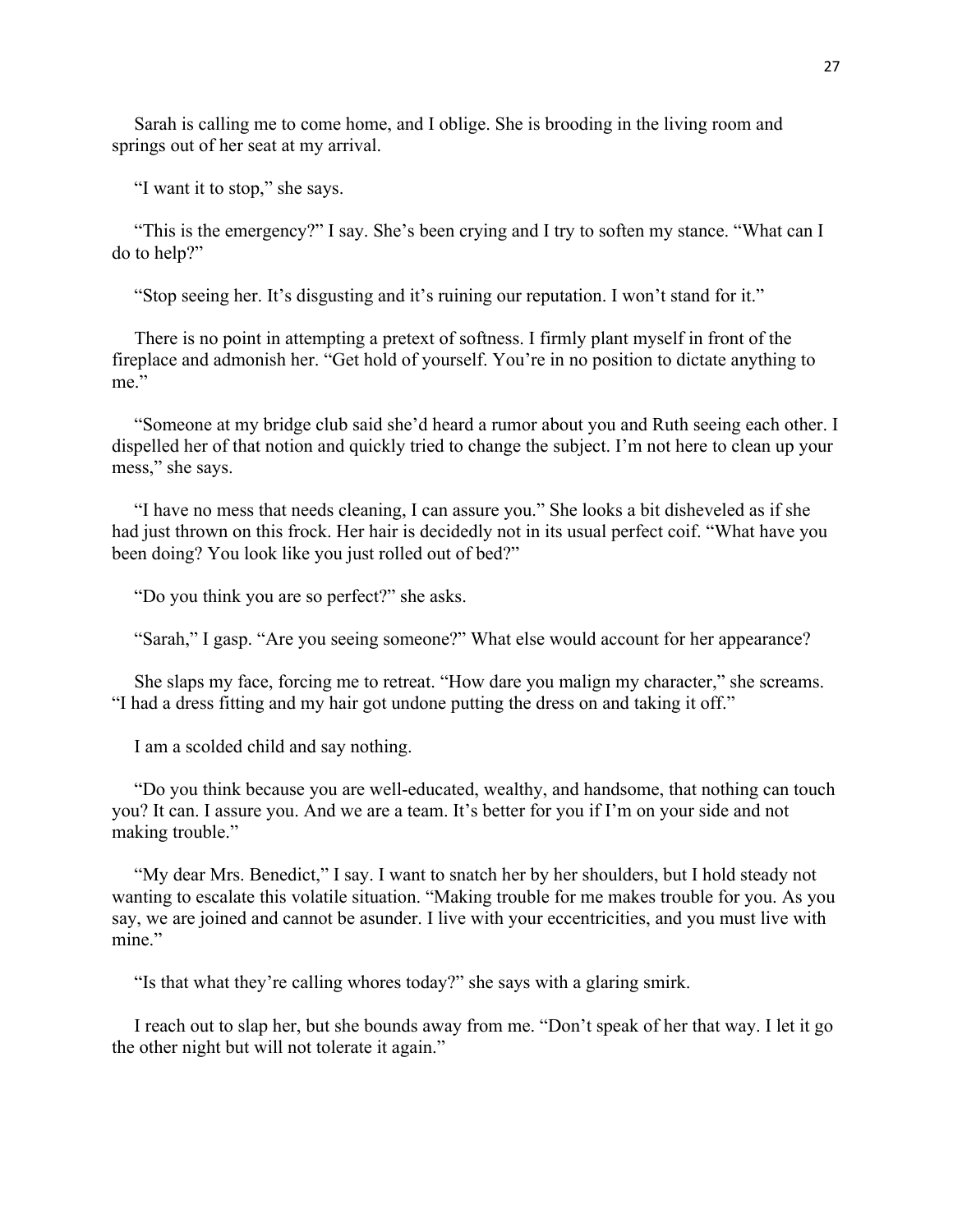"I'll speak of her in any way I want," she screams. The sound is deafening, and I turn away from her. "She is ruining our reputation - the reputation that I have cultivated for us. End it or we will suffer the consequences."

"You do love your hyperbole, don't you?" I take a seat in a leather club chair. I think about a similar rampage she pulled on Ruth's poor sister while she was working on the store floor as a salesclerk at Wanamaker's. Sarah is all about drama. "Go calm yourself and tell the gossip mongers to mind their own business. Tell them your husband dotes on you and you on him. They won't know any different unless you tell them. Besides, you love your father's money far too much to lose it by leaving me." I smirk.

"You love to throw that in my face, don't you?" She's nearly spitting her words. "Just because you and Ruth silenced me then, doesn't mean you can silence me forever." She storms out of the living room and finally, I have some peace.

Her jealous outbursts had ended a year ago when Ruth and I figured out it was her father's dowry terms that were driving her constant bedeviling. I laugh a little at the thought of Sarah's attempts to make trouble. She blusters but is poor at executing her threats. I will settle her down again with some attention and money. Sarah is predictable. I write a check and put it in an envelope with her name on it. I leave it on the table. She'll find it in the morning, and it will assuage her at least for one day.

As I sip my drink the words of the man from Harrisburg come to mind. He told me over one of our dinners that he had a loving relationship with his wife because they had some push and pull. Sarah is all push and neither one of us is pulling. Does anyone escape the torture of marital arguments? Is it the person or the institution that causes such tension?

No answers come to me, and I yawn. Sleep will shoo away the evening's unpleasantness. In the dark, by myself, it is like most nights. I remember some pleasant experiences Ruth and I had. Then I recall a particularly memorable night of passion. I drift off to sleep with a memory of holding her.

In the morning, Sarah shows a semblance of calm and dignity. She must have found the envelope. I gently kiss her on top of her head being careful not to muss her hair. She is busy berating the housekeeper but at least it isn't directed at me. I notice some letters on the kitchen counter. One is addressed to me with a return address of Harrisburg but no name. I flinch a little when I see it and Sarah sees this.

"Bad news? Seems rather odd to not have a return name, and from Harrisburg. Are you recruiting local trollops to attend to your needs when you're out of town?" She sits at the kitchen banquette and curls her lips as she speaks.

"Probably a colleague from my meetings," I say as I pocket the letter and sit across from her to eat breakfast. The housekeeper brings me some coffee and toast. I smile and thank her. She nods in return and takes a sideways glance at Sarah who is fussing with her fruit. She looks back at me and motions for me to follow her out of the kitchen.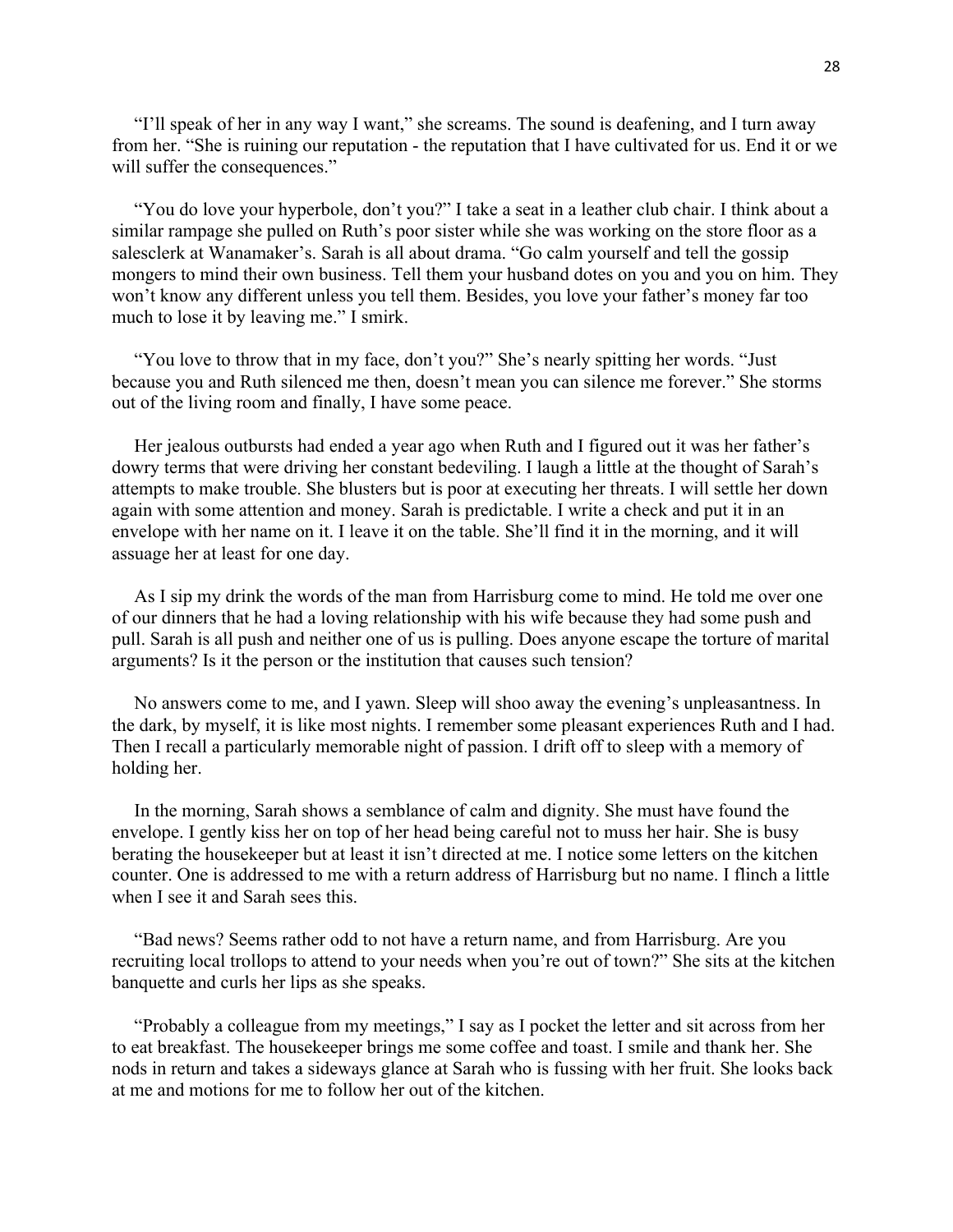"Where are you going? You haven't finished your breakfast" Sarah says to me.

"I need something from my desk." I hurry out of the kitchen.

The housekeeper has a letter for me and tells me she set it aside because it looked official, and she didn't want Sarah to worry. The letter is from the Harrisburg Police Department. I thank her and shove the letter into my pocket with the other one. The maid scurries back into the kitchen as Sarah rings her bell for her.

Once at my office, I open each letter. The one from the police department is perfunctory summarizing my statement and thanking me for my contribution to the investigation. If only they knew, but better they don't. The second letter is unsigned and far more perilous.

"I know you saw the robbery as I watched you watch it. You know the police are lying and that the wrong man was killed. If you don't come forward, I will expose you. You have until the first of next week to act."

My fingers tremble as I hold this threat. I set the letter down and then pick it up to reread it.

This is a ridiculous threat. "No one saw me and If they did, they can't definitively say I witnessed anything," I tell myself. I throw the letter into my desk drawer. It's a feeble prelude to blackmail. "Who will they believe?" I say aloud. "The jurist."

My father nearly always got what he wanted in business. He told me once about a supplier who tried to squeeze him. My father boldly told the man to go stuff his threats down his pants and to never be so brazen again or he would regret it. The supplier experienced a mysterious fire soon after and never questioned my father again. When I heard this story I took a step back, disbelieving my father would be violent. He told me that there are two kinds of men in the world - those that take and those that get taken. I open the drawer and look at the letter. "I know which man I am," I say.

I leave the threats in the drawer and out of my mind. At lunch, I dine with a colleague who also is a member of our club in Ardmore. He makes a peculiar request.

"My good man," he says with a bit of a chuckle in his voice. "You need to talk with your wife about her temper. My Margaret said she blew up at the lady's card game two days ago, ranting about some woman you're seeing. Apparently, all the women got up and left the table leaving Sarah to stew by herself." He dabs his mouth and looks for my reply.

"Why on earth do you think you should report to me on my wife's behavior? She is responsible for herself, and I don't take kindly to your gossip." I sip my water and call for the waiter. I say nothing as I leave the table and stiff him for the bill. The nerve of him to chastise me about Sarah's behavior. I'll not be treated like some circus clown where every time she misbehaves, I'm expected to run after her and discipline her like a child. What nonsense. My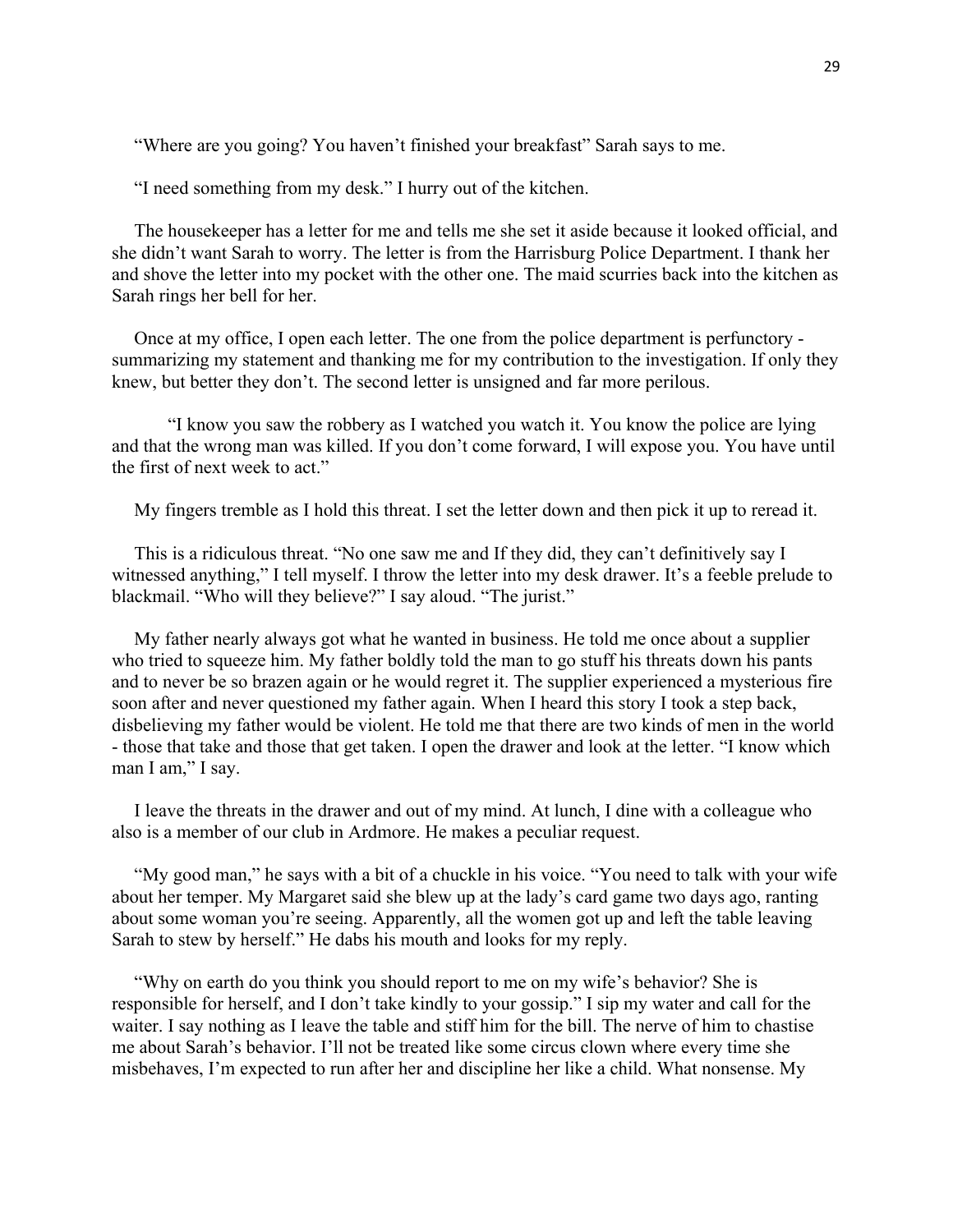mother would never have put my father in such a ridiculous position and my father would never have chased after her.

I stumble on a curb because I'm not paying attention. I nearly take down a fellow pedestrian. I apologize for my carelessness and make sure the chap is no worse for wear. He tips his hat and bids me farewell with a smile. I'm not a boor and know when goodwill is called for.

My secretary hands me a telegram as I return to the office. I open it at my desk and pound the desktop.

"I expect \$1000 for my silence. Instructions to follow."

Harrisburg is spiraling out of my grasp. I take a deep breath and think about how my father would handle it. I stuff the telegram in the desk drawer with the letters and prepare for court.

A few weeks later I am enjoying a lovely dinner with Ruth at her Wynnewood apartment along with our darling Helen. The buzzer rings and she brings a telegram in her hand. She looks very perplexed. I feel my stomach churn as I read it. She snatches it from my hand and reads it. Her eyes are wide, and she looks first at me, then back to the telegram, and back to me. I snatch it back and she slumps into her yellow wingback chair.

"I know your secret. Tell your philandering boyfriend to pay up or your secret goes public."

"This is nothing," I say in a soothing voice like melted butter. "I received a similar threat. I've deduced it's from someone I sentenced and is now out of prison. They are bluffing and nothing will come of this. You know I will protect you, protect us, and protect Helen." Is this a plausible explanation? It seems to relieve her worry.

I tell Ruth I will hang onto the telegram as I may need to file a criminal complaint. I grasp her hands, bringing them to my lips and gently kissing them. She looks up adoringly at me. The crisis has passed for now.

#### \*\*\*

Something must change in my relationship with my wife. The disharmony at home is making my life unpleasant. I have an idea that is sure to please Sarah. I suggest we go out for dinner.

"At the club, I suppose?" she says with no enthusiasm.

"I am thinking of a little bistro in Bryn Mawr. You've probably seen it on Lancaster Avenue? It's very chic." She blushes when I wink at her.

"That sounds lovely," she says. "What transgression are you overcoming with this gesture?" Her face returns to its normal sourness.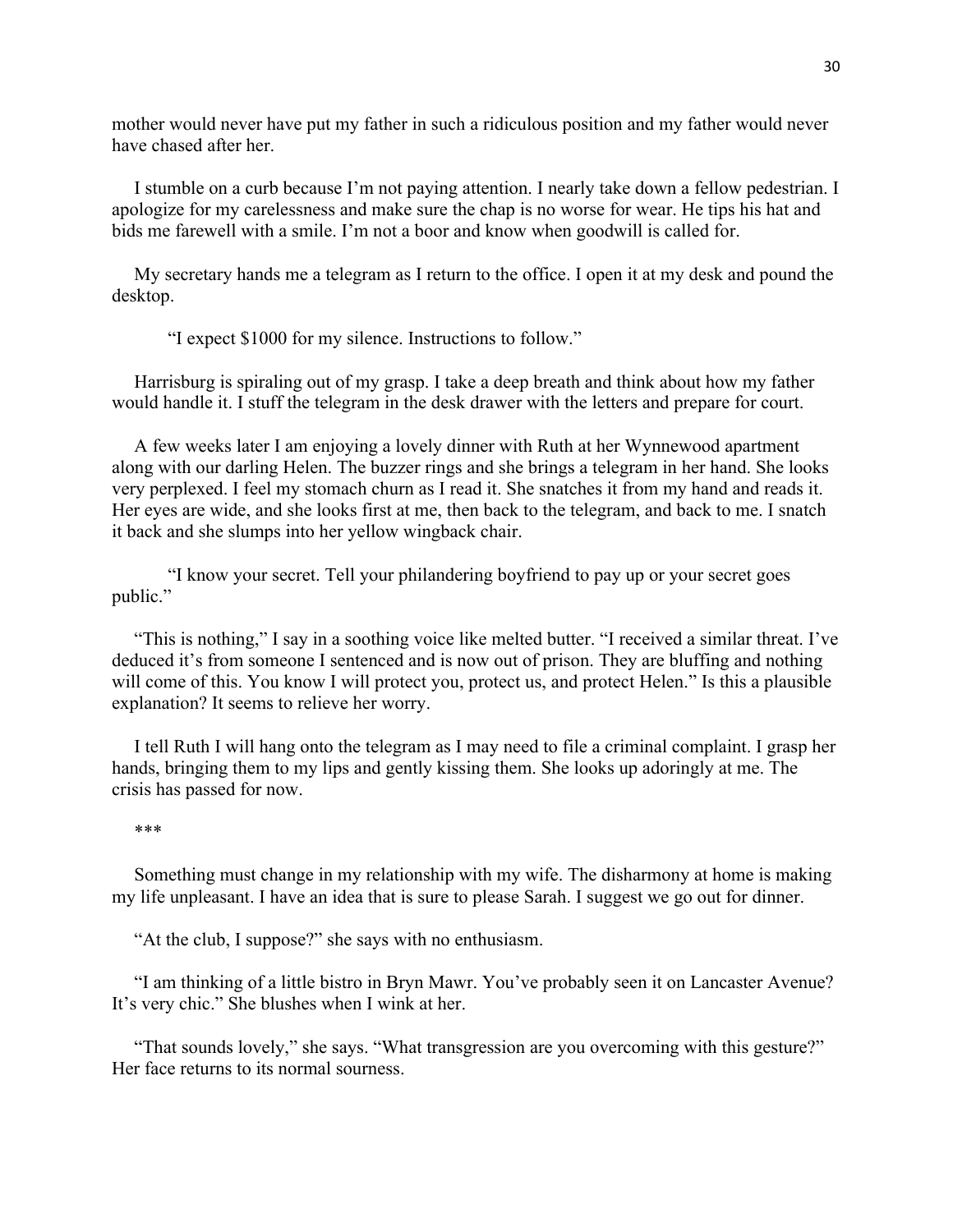"None," I say. "I think you deserve to be well treated, even if it is by me."

Her demeanor shifts and she looks at what she's wearing. "Let me put on a hat and a bit of jewelry. Get my blue wrap from the closet for me?" She dashes upstairs. My charm has power over women. Dour Sarah turns into a willing wife by a kind gesture. Who knows what else I might be able to coax from her?

Tonight, we are a happily married couple. We hold hands and enjoy each other's company. We have no arguments or even ill-tempered comments. The harmony continues at home when Sarah gives herself to me in our marital bed. She seems to enjoy herself. My tenderness entices her, and my power lets her know she has been had by me. She lays there spent and sighs.

"What is it, Sarah?" I say. "Are you glad you are my wife tonight?"

"I imagine this is why Ruth won't let you go. What woman would want to give up this pleasure?" she says without turning to me.

I smile because she is right. What woman would want to give up this pleasure? I turn to her only to glimpse her backside as she puts on a robe and makes her way to the bedroom door.

"This woman will forgo the pleasure until you stop seeing her." She walks out and slams the door.

I leap into my robe and follow her. Her door is locked, and I pound on it. She won't open the door, so I put my shoulder into the door and jar open the lock. I am breathing heavily, and she retreats to her bedpost, tightening the grip on her robe. In a quick move, I push her on the bed and throw aside her covering. I ignore her pleas to let her go and I ravage her. Once I finish, I sit back on my knees as she slowly turns to look at me. Tears flow and I gasp.

"I didn't mean to frighten you," I say as I reach for her. She slaps at me wildly. I grab both her wrists even as she writhes. "I want you to understand that your husband determines the rules of engagement in our marital bed. I won't be threatened."

She nods and looks for the covers. I help her pull the blanket up to cover her naked body. She continues to cry and turns her face into her pillow. I rub her shoulder.

"Sarah, you've turned a lovely evening into something it should not have been. I'm sorry I bullied my way in here. I was mad but thought you might enjoy an aggressive approach." I swing my legs over the edge of the bed and look back at her, but she refuses to acknowledge me. Beads of sweat roll down my back and chest. I look at her as if I am frozen. She continues to ignore me. I stand and she turns to look at me in my full nakedness and quickly turns away.

"Your hostility makes me mad," she says.

I touch her and she pulls away like a wounded animal.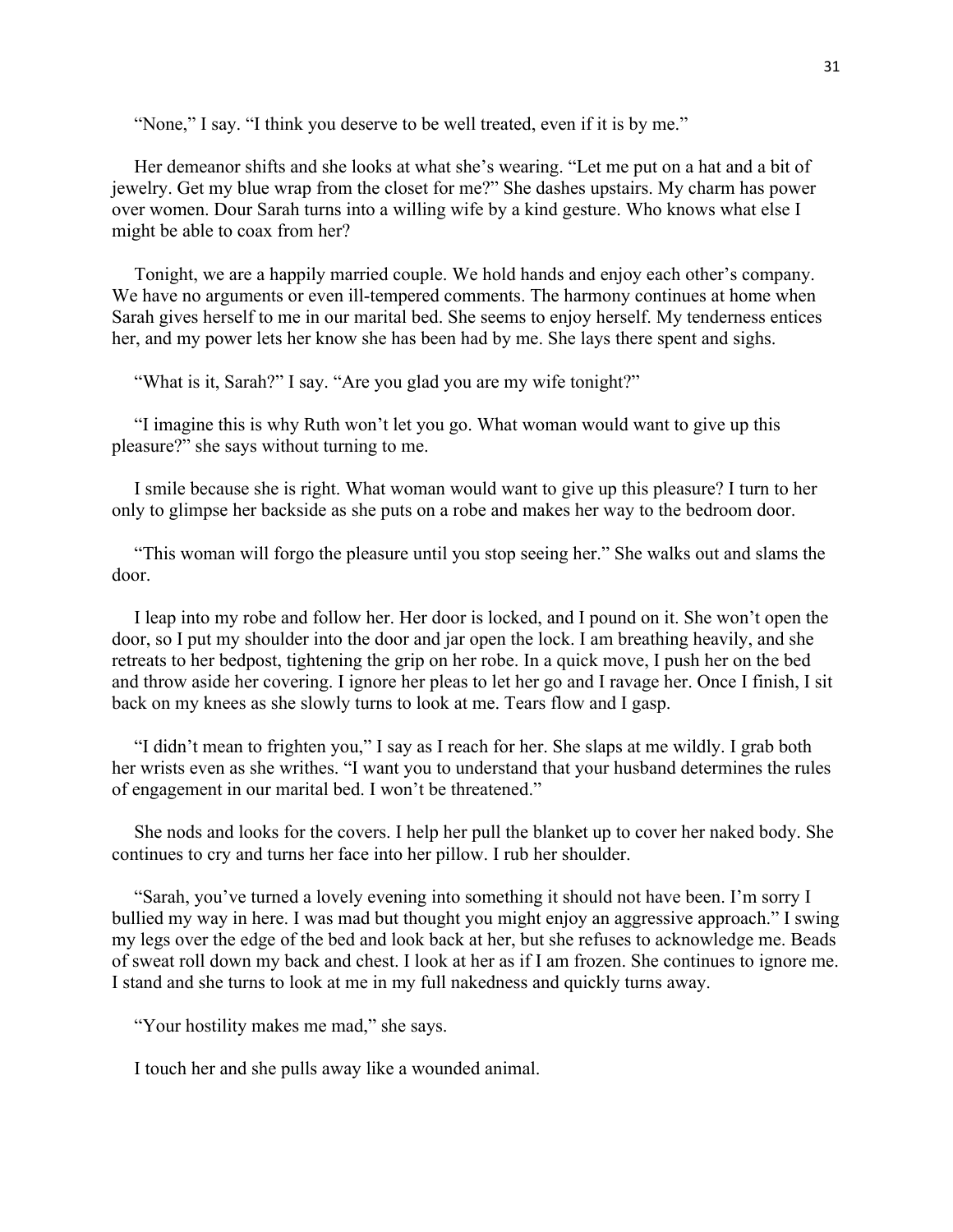"I want nothing to do with you," she says. She pulls the covers over her head, and I leave.

It's morning and I send three dozen white roses to Sarah at the house as a peace offering. I am a man of good breeding and status, and I am flawed. Sarah thinks I'm deeply flawed. I only know that power is what determines our path to success, and I will not be deterred. I may have overstepped myself with Sarah out of anger, but Ruth does not recoil at my aggressiveness. I don't know what Sarah wants. Maybe it is difficult for her to accept her husband's foibles. We each have our lot in life.

Weeks later I sit alone at home and marvel at how well Sarah and I seem to have reached a new point of reconciliation. My new harmony at home has a price. Ruth has retreated from me. She thinks it is best for Helen if we keep our relationship a cordial friendship and no more. I know she's right and I do as she asks. I muse that maybe that's why I have time to work on regaining Sarah's trust - as much as she will give me. She hasn't raised the issue of Ruth with her card circle again. I haven't heard from any husbands that she's gossiping. We attend social events and maintain a high profile in Ardmore. This pleases Mrs. Livingston, Senior, who is the leader of our social pack. If she's happy, we get the perks from her well-oiled machine and that's why we are all on board. Power has its perks.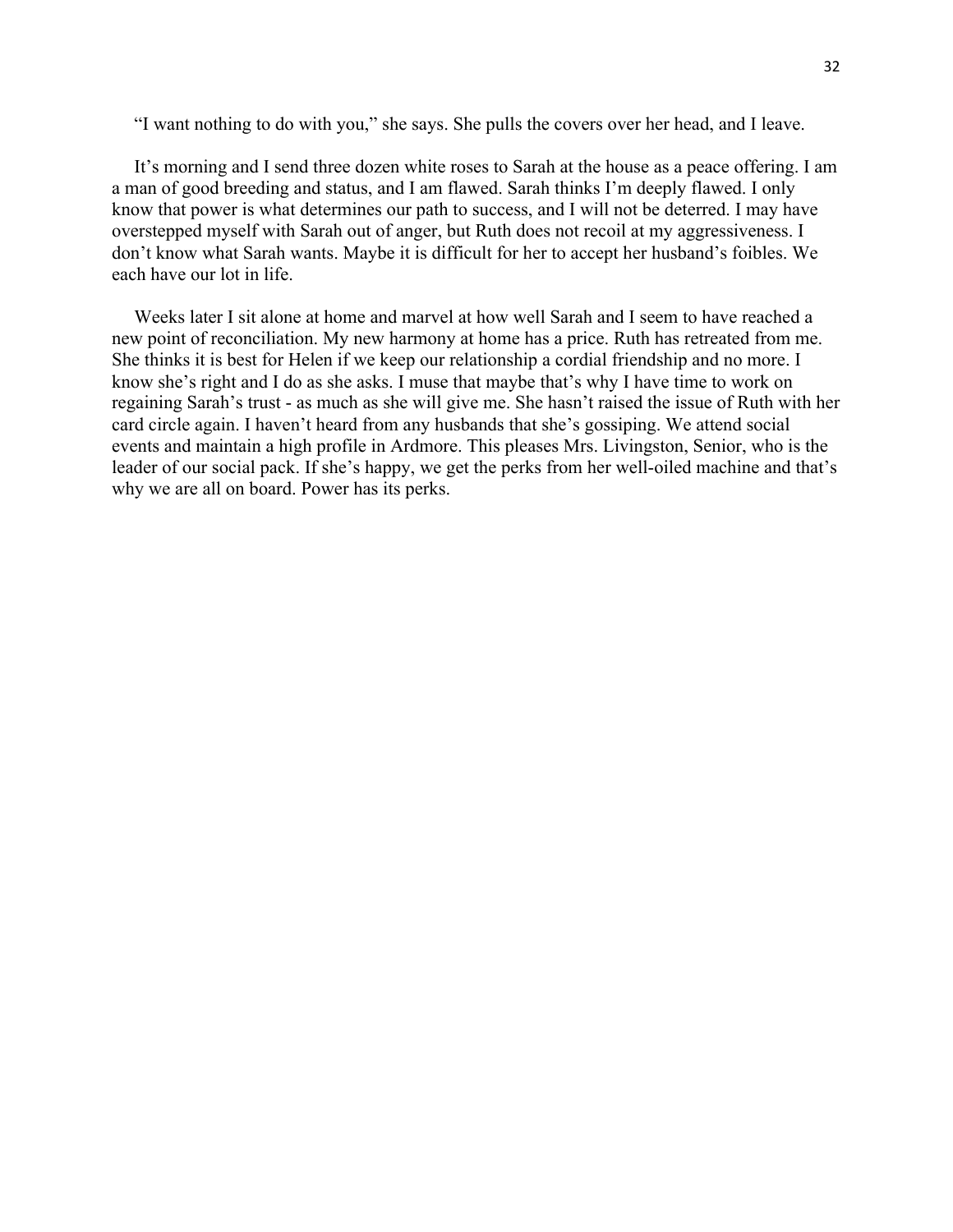## Chapter Six - Lessons Learned

I need to put a stop to the Harrisburg threats. I find them annoying and tedious. One of my private investigators is working to find the source of the threat. Judges don't get to be judges without some skillful approaches to damaging information. I am good at my job because my men are good at theirs. My father's voice guides me in my determination to be a man that takes and is not taken.

My investigator comes to see me with his report. I leap to my feet as he gives me a verbal report with explosive information.

"I can't believe this," I say. "Did you confront him to verify this?"

"Don't need to. Our evidence is solid." The investigator sits comfortably, and his voice is calm.

I gather myself and sit. The man who sits before me can be trusted. But can I trust my judgment for not having seen through the perpetrator?

"Judge, there is another wrinkle. By your reaction, it's obvious you know him, and our investigation confirmed you had dinner with him in Harrisburg and then saw him at your club a few months back. There are a lot of witnesses to these encounters."

My mind is racing, and I consciously keep my demeanor calm. "What do you suggest?"

"Get out ahead of this," my investigator says. "Admit to seeing something but because it was not clear what you were seeing, you declined to divulge it. You can see now that was a mistake, but an honest one." Blow up the secret and this man has nothing to bring against you."

My investigator pauses as he waits for my response. I am not willing to respond.

He continues. "I don't know and don't think I can find out whether this man has told anyone about his threats to you," he says. He's frowning at me.

"I have said all I need to say to the police," I say. I straighten the lapels of my suit coat and bring my body forward in my chair. I stare at him. "Bringing it up now will only raise speculation and suspicion. I don't believe this man would share his plot. He's in over his head as it is." I stand to indicate the meeting is over. "One final thought comes to mind. Find out if he has any history of this type of behavior to confirm my sense of his amateur status. I think he felt emboldened by my candor with him and that was foolish on my part. Make sure I am not underestimating him."

I don't want to know this man's name or what he does. I keep an arm's length between what my investigator knows and what he tells me. I know how to play this game. I consider the clues and it becomes clear that my investigator is likely correct in identifying my Harrisburg dinner companion as the person behind the threats. He knows that Ruth is my mistress. The circle of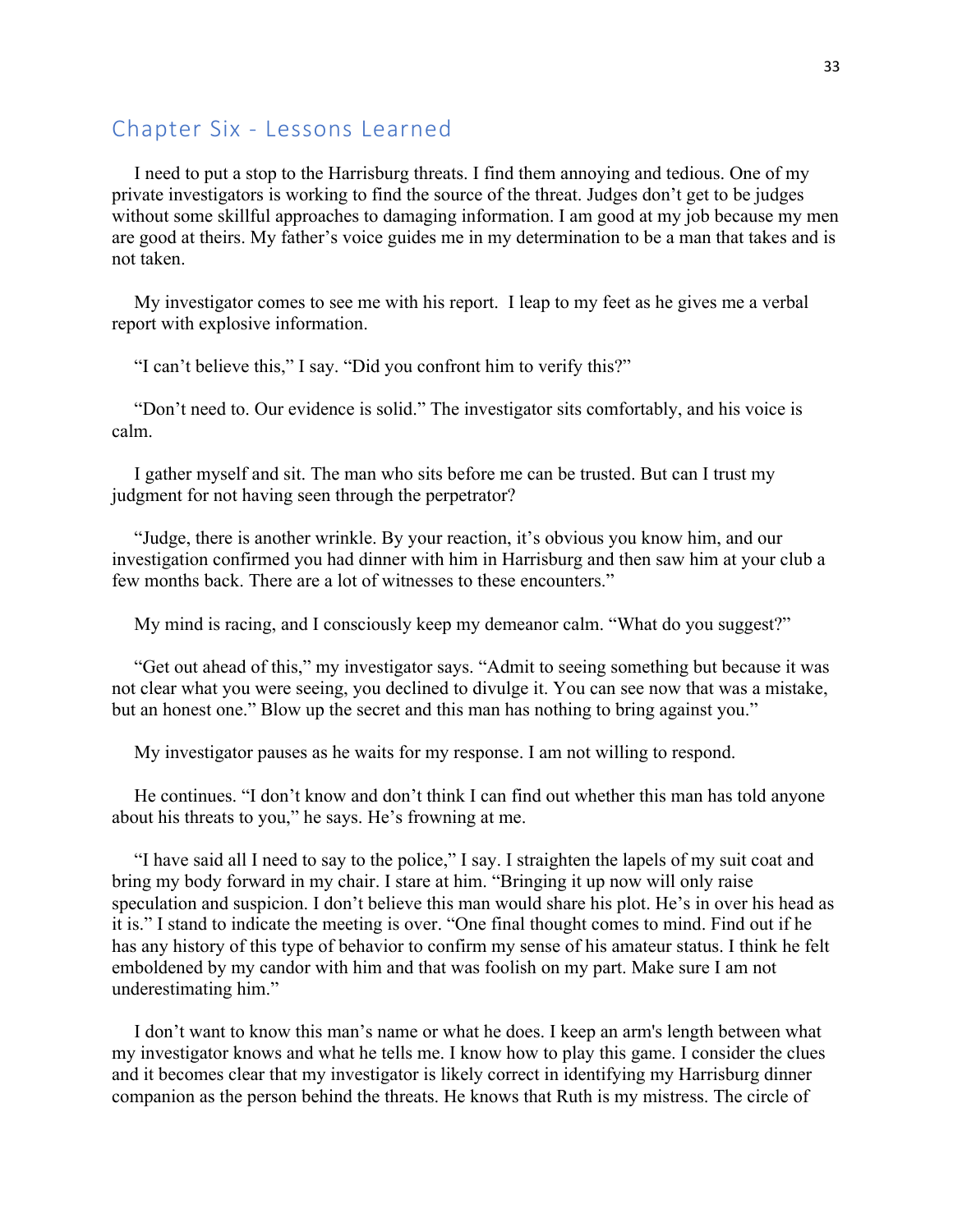people who know that for sure consists of Ruth's family members and me. Even though Sarah has suspicions, she has no proof. This man took advantage of my candor. I cannot let that stand. My investigator knows what to do to make this man stop.

#### \*\*\*

I hurry to attend a fitting at my tailor's shop. The tailor brings out a small selection of fabrics that are nearly indistinguishable from one another. He knows that I will be able to see their differences and I smile.

"You always know how to challenge me to be discerning," I say. He nods and lays out the fabric. I touch each one and think about how I will look in it. I point to my final selection, and he leaves it while scooping up the other options and taking them away. I let my fingers run over the fabric again and know I've made an excellent choice. Upon his return, he takes the final measurements and scribbles in his tailor's book. I've come to trust this man with whom I share my most intimate body dimensions.

As I exit the shop, the day seems brilliant. The sky is blue, the air is crisp, and I have selected an excellent fabric for my suit. I stroll down Chestnut Street on my way back to the courthouse. Several men along the way stop me to chat. I am well known in my city. A carriage slows down as I walk and offers me a ride. "Why not?" I say and step into the hansom cab. We slowly progress down the street, barely faster than a footpace. The driver takes a turn and yells back that he will get off the slow street to hasten our trip. I lean back but notice that the landscape is becoming unfamiliar. We are heading towards the Delaware River and not the Courthouse. Despite my protests, the carriage continues and picks up its pace. Finally, we stop next to an open field that is strewn with shacks and garbage.

I see a cluster of rough-looking men coming towards me. I admonish the driver to hasten away but he holds steady. One of the largest of the men pulls me out of the carriage and I am encircled. I protest as a smaller man in a suit comes forward. He announces himself as William Vare and I am taken aback. He is a notorious contractor and political operative. His late brother led the south Philly contractors' squad that frequently holds City Hall hostage for construction awards.

"I figure your reaction means you've heard of me," Mr. Vare says. I nod. "Good. Then this can be a quick and easy meeting. I am the head of my family's business since my brother died." He stops to cross himself in what I can only assume is a Catholic ritual. "I know a friend of yours. A man you met in Harrisburg wants my protection. He thinks you are out to harm him. I told him that couldn't be true. You have a fine reputation, Judge. But you should know I'm taking his side in your feud, just in case you do wish him harm. Are we on the same page?"

His hat brim is obscuring his eyes as I am taller than him. He does not look up at me. As I contemplate his question a man takes my arm and starts to squeeze. Before I can make a move, another man takes my other arm.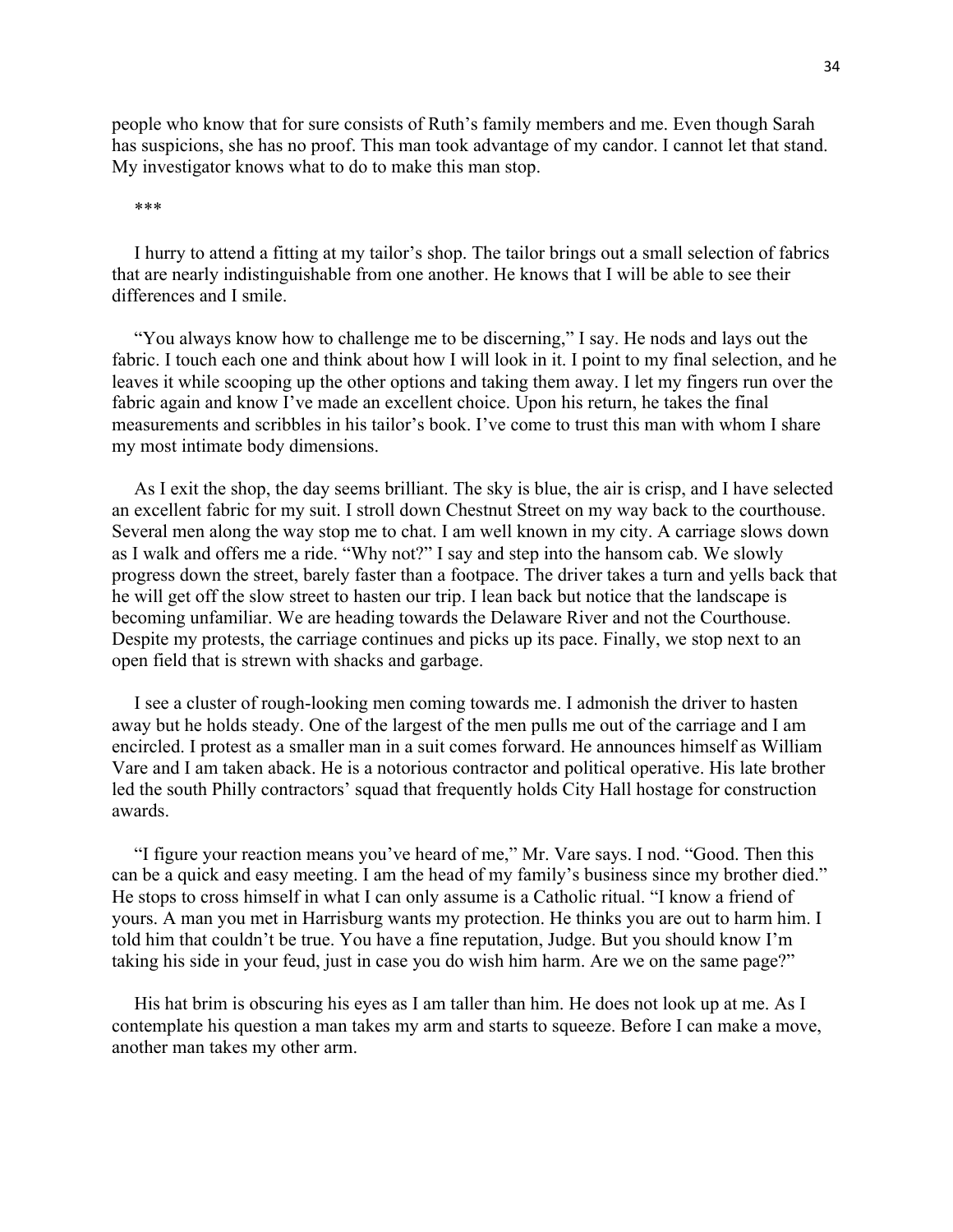"Judge, let's not play around. I think we both know how this is going to go." Mr. Vare pushes his hat back off his forehead and looks at me. I nod. He motions to the men to let me go and one of them roughly pushes me towards the carriage. Nothing else is said before I hastily retreat to the carriage and the driver pulls down the street. As I get out at the courthouse my hands are shaking. I hurry to my office where I pull a bottle of whiskey out of my credenza and pour myself a bit in a glass. It burns as it goes down my throat but my hands calm. I call my investigator and tell him to stop his inquiries on the Harrisburg man. He protests and I am insistent. This case is closed, I tell him.

I assume that Mr. Vare and I have reached an agreement that I will not punish the man from Harrisburg, and he will not use the information he has against me. Was the man in Harrisburg there to intentionally approach me? Had I been so arrogant that I didn't see his true intentions? Does the Vare family want a judge in their pocket, or do they want insurance that a judge won't get in the way? Only time will tell what they want from me. I am angry that I was so easily manipulated in Harrisburg. My father would never have fallen for such a ruse. I let my arrogance get the better of me in this instance. I won't let that happen again. I only hope I can survive whatever political chicanery the Vare's throw my way.

I pour myself another round and make my vow, as my father had shared his with me. Today I declare that a judge must preserve his image and squash those who seek to damage the judicial process. I've seen what I can only assume is corruption by the Harrisburg police and now it has come home to roost in my backyard. I'll not fall prey to it under any circumstances. I vow to never corrupt my public position. I finish my drink and call Ruth. I ask her to meet me for dinner at her place and to have Helen stay with her sister. Tonight, I'm going to have a night of passion. No more boundaries. If I can manage these political scoundrels, I can manage Sarah's temper tantrums and demands. I deserve Ruth and I shall have her.

#### \*\*\*

Ruth is sitting in her yellow wing chair. How many times have I witnessed this frame? It encapsulates her style, her guile, her charm. I remember the day she brought the chairs home. "These are garish. What are you thinking?" I had said. She smiled and by the time she cleaned them, placed them and sat in one, it was clear, I must leave all interior decisions to her.

"I wasn't expecting you for another half hour. A nice surprise," she says.

Her lips feel like berries gently rubbing mine. Her ever-present perfume is intoxicating tonight. I sit on the couch and stare at her beauty. Though not as classically attractive as Sarah is, Ruth exudes a radiance that is brilliant. I smile but she is engrossed in her magazine and telling me about whatever it is she's reading. Suddenly, my eyes well with tears. I turn away and find myself overcome. My chest tightens and my mind races. I turn back towards her, and she is mouthing words, but I can't hear them. I drop to my knees and wrap my arms around her legs. "Don't leave me," I whisper. Her hands are stroking my hair and then my shoulders. She lifts my chin to capture my attention.

"I'm never leaving you, no matter what our relationship becomes."